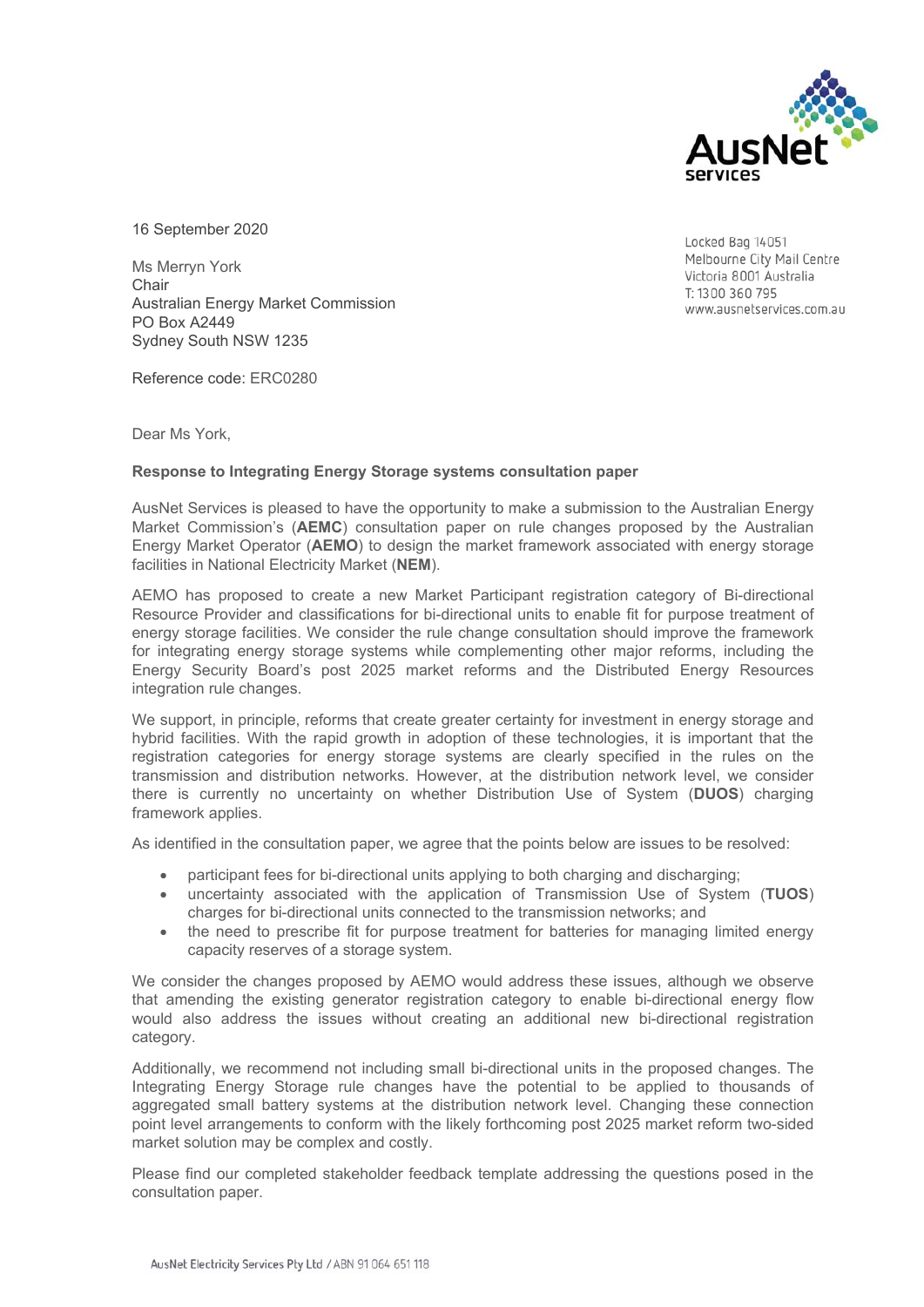If you have any queries on our submission, please do not hesitate to contact Justin Betlehem on 03 9695 6288.

Yours sincerely,

C. Eddy

Charlotte Eddy Manager Economic Regulation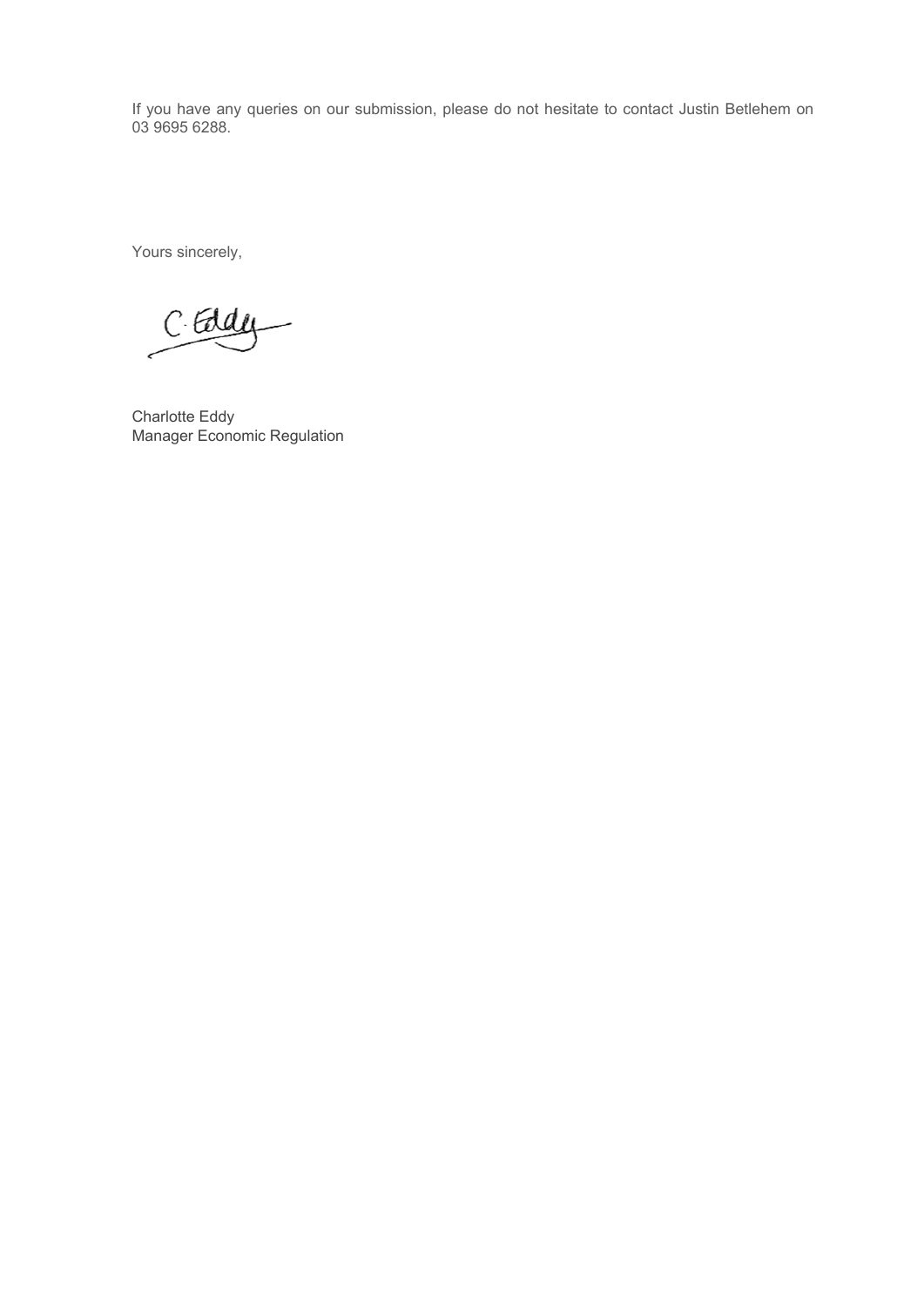

## **Integrating storage – consultation paper: stakeholder feedback template**

The template below has been developed to assist stakeholders in providing their feedback on the questions posed in this paper and any other issues that they would like to provide feedback on. The AEMC encourages stakeholders to use this template to assist it to consider the views expressed by stakeholders on each issue. Stakeholders should not feel obliged to answer each question, but rather address those issues of particular interest or concern. Further context for the questions can be found in the consultation paper.

Organisation: AusNet Services

Contact name: Justin Betlehem

Contact details (email / phone): justin.betlehem@ausnetservices.com.au / 03 9695 6288

| <b>Questions</b>                                                                                  |                                                                                                                                                                                                       | <b>Feedback</b>                                                                                                                                                                                                                                                                                    |  |
|---------------------------------------------------------------------------------------------------|-------------------------------------------------------------------------------------------------------------------------------------------------------------------------------------------------------|----------------------------------------------------------------------------------------------------------------------------------------------------------------------------------------------------------------------------------------------------------------------------------------------------|--|
|                                                                                                   | <b>Chapter 1 - Introduction</b>                                                                                                                                                                       |                                                                                                                                                                                                                                                                                                    |  |
|                                                                                                   | Question 1: Proposed assessment framework (p. 5)                                                                                                                                                      |                                                                                                                                                                                                                                                                                                    |  |
|                                                                                                   | Do you agree with the proposed assessment<br>framework or are there any additional<br>assessment criteria the Commission should<br>use when assessing identified issues and<br>possible solutions?    | AusNet Services agrees with the proposed assessment framework for the integrating storage<br>rule change.                                                                                                                                                                                          |  |
| Chapter 2 – The threshold question: should storage be defined in the NER?                         |                                                                                                                                                                                                       |                                                                                                                                                                                                                                                                                                    |  |
| Question 2: Current issues caused by the treatment of storage (and hybrids) under the NER (p. 14) |                                                                                                                                                                                                       |                                                                                                                                                                                                                                                                                                    |  |
|                                                                                                   | Do you agree with AEMO that there are<br>currently significant issues for storage units<br>and hybrid facilities being caused by the rules<br>not including a storage definition? Why, or<br>why not? | AusNet Services agrees there appears to be uncertainty regarding the application of participant<br>fees, TUOS charges and the handling of limited energy capacity reserves of a storage system.<br>In relation to DUOS charges for energy storage facilities, the National Electricity Rules (NER) |  |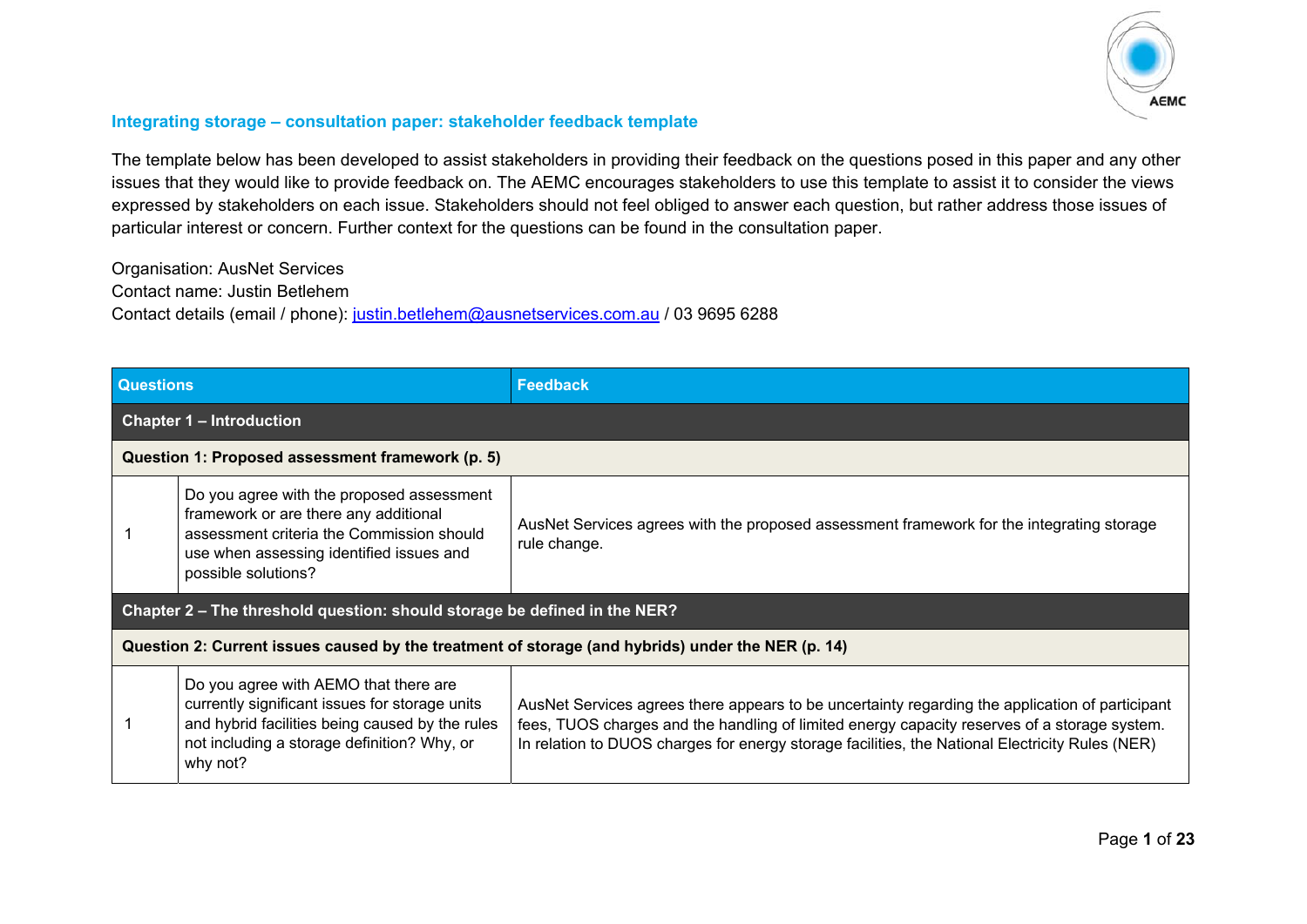

| <b>Questions</b>                                                                 |                                                                                                                                                                                                                                                                                                                                                              | <b>Feedback</b>                                                                                                                                                                                                                                                                                                                                                                                                                    |
|----------------------------------------------------------------------------------|--------------------------------------------------------------------------------------------------------------------------------------------------------------------------------------------------------------------------------------------------------------------------------------------------------------------------------------------------------------|------------------------------------------------------------------------------------------------------------------------------------------------------------------------------------------------------------------------------------------------------------------------------------------------------------------------------------------------------------------------------------------------------------------------------------|
|                                                                                  |                                                                                                                                                                                                                                                                                                                                                              | make it clear that Distribution Network Users and Embedded Generators are subject DUOS<br>charging in accordance with the pricing principles.                                                                                                                                                                                                                                                                                      |
|                                                                                  |                                                                                                                                                                                                                                                                                                                                                              | We note the issues associated with participant fees and TUOS charges were only introduced by<br>recent 2017 changes to generator registration guideline, which required registering a storage<br>unit as a generator and market customer. Previously, storage units could be registered as<br>generators, with auxiliary consumption, and therefore avoided paying TUOS and market fees for<br>both generation and storing energy. |
| $\overline{2}$                                                                   | Has AEMO identified all the current issues for<br>storage and hybrid facilities that arise from its<br>primary issue that the NER does not<br>recognise and adequately define storage? If<br>not, what are the other issues?                                                                                                                                 | We have identified no further issues.                                                                                                                                                                                                                                                                                                                                                                                              |
|                                                                                  | Question 3: Implications for storage forecasts (p. 21)                                                                                                                                                                                                                                                                                                       |                                                                                                                                                                                                                                                                                                                                                                                                                                    |
|                                                                                  | Do you agree that storage and hybrid facilities<br>are likely to play a significant role in the future<br>market? If so, do you agree that this indicates<br>that the issues AEMO has identified in its rule<br>change request, arising from the current<br>treatment of storage under the NER, are likely<br>to become worse over time? Why, or why<br>not? | We agree the rapid growth in storage and hybrid facilities warrants a greater amount of focus.                                                                                                                                                                                                                                                                                                                                     |
| Question 4: AEMO's rationale for defining storage and hybrids in the NER (p. 25) |                                                                                                                                                                                                                                                                                                                                                              |                                                                                                                                                                                                                                                                                                                                                                                                                                    |
| 1                                                                                | Do you agree with AEMO that there is a<br>strong rationale for defining storage and<br>hybrid facilities in the NER (as different to load<br>and generation)? Why or why not?                                                                                                                                                                                | We consider there is some merit to defining storage and hybrid facilities in the NER, as different<br>to load.                                                                                                                                                                                                                                                                                                                     |
| 2                                                                                | Bearing in mind that the two-sided market<br>reforms (as discussed in section<br>2.2.4) propose to move towards service-                                                                                                                                                                                                                                     | AusNet Services provides no position on whether a service-based market removes the need for<br>defining storage or bi-directional unit in the NER.                                                                                                                                                                                                                                                                                 |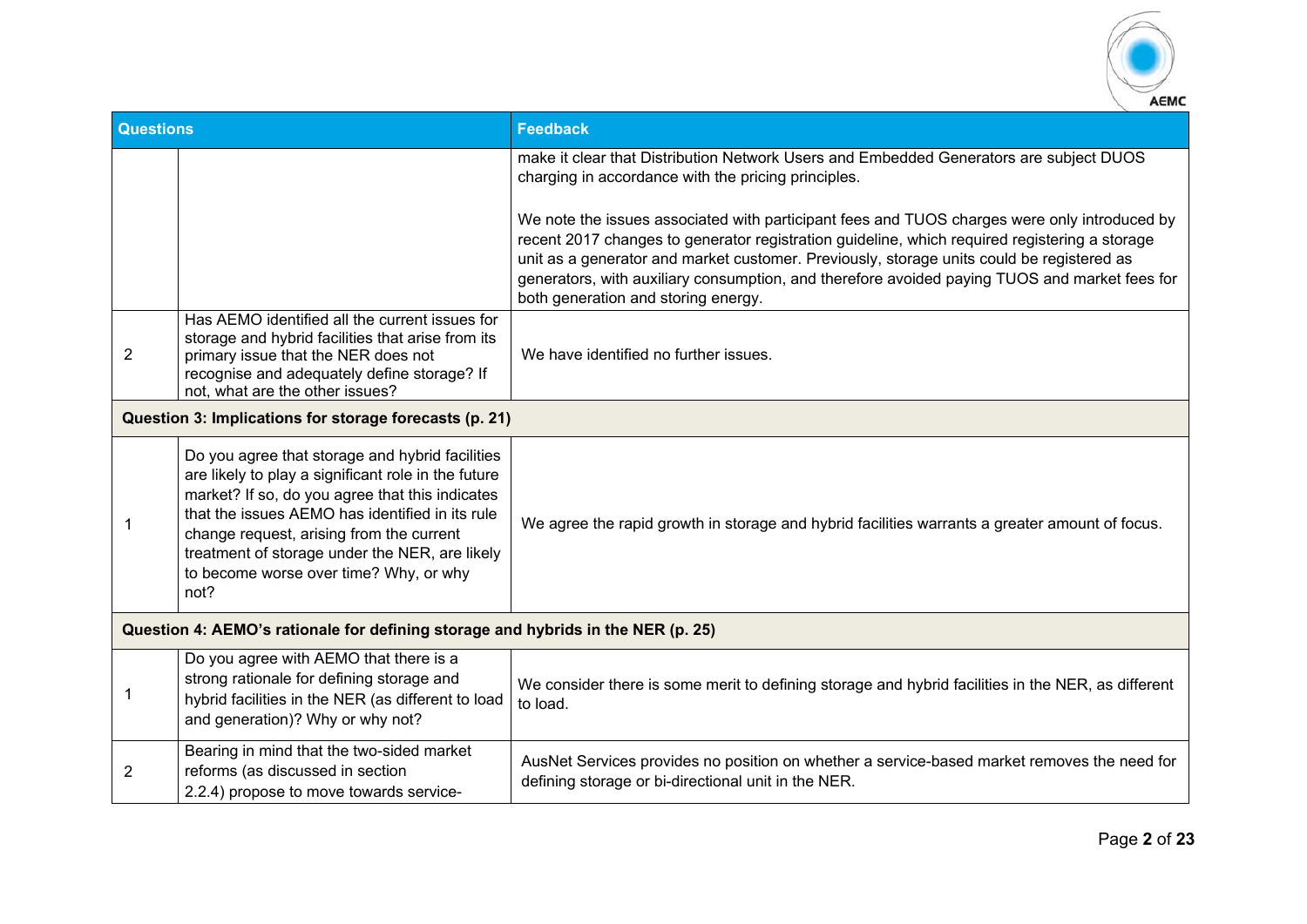

| <b>Questions</b> |                                                                                                                                                                                                                                                                                                                                                                 | <b>Feedback</b>                                                                                                                                                                                                                                                                                                                                                                                                                                                                                                               |  |
|------------------|-----------------------------------------------------------------------------------------------------------------------------------------------------------------------------------------------------------------------------------------------------------------------------------------------------------------------------------------------------------------|-------------------------------------------------------------------------------------------------------------------------------------------------------------------------------------------------------------------------------------------------------------------------------------------------------------------------------------------------------------------------------------------------------------------------------------------------------------------------------------------------------------------------------|--|
|                  | based requirements (rather than technology-<br>based requirements), are there differences in<br>the nature of the services provided by or to<br>storage facilities that require these services to<br>be distinguished from generation and load?                                                                                                                 |                                                                                                                                                                                                                                                                                                                                                                                                                                                                                                                               |  |
|                  | Question 5: AEMO's rationale for defining storage and hybrids in the NER (p. 27)                                                                                                                                                                                                                                                                                |                                                                                                                                                                                                                                                                                                                                                                                                                                                                                                                               |  |
| 1                | Do you have any comments on<br>AEMO's wording for its proposed<br>definitions of storage and hybrid facilities?                                                                                                                                                                                                                                                 | We consider AEMO's proposed wording of bi-directional units is appropriate in distinguishing<br>them from generators and market customers.                                                                                                                                                                                                                                                                                                                                                                                    |  |
|                  | Question 6: Alternative to AEMO's proposed solution to integration issues for storage (p. 29)                                                                                                                                                                                                                                                                   |                                                                                                                                                                                                                                                                                                                                                                                                                                                                                                                               |  |
|                  | In light of the alignment issues between<br>AEMO's rule change request and the direction<br>the ESB's two-sided market reforms are<br>taking, which of the following approaches do<br>you support and why?<br>a. Waiting for the implementation of the<br>two-sided market reforms to address<br>the integration issues facing storage<br>and hybrid facilities | AusNet Services recommends a "no regrets" interim option of establishing AEMO's rule change<br>and applying it for new sites, without including provisions that enable small bi-directional units to<br>operate in the distribution network. The reason for excluding small bi-directional units is to avoid<br>the risk of establishing complicated arrangements for small scale distribution connected battery<br>systems and those arrangements subsequently changing after the two-sided market reform is<br>implemented. |  |
|                  | b. Introducing AEMO's rule change<br>proposal as an interim step prior to the<br>implementation of the two-sided<br>market reforms                                                                                                                                                                                                                              | The benefit of our recommended no regrets interim option is it would resolve the issues of<br>paying TUOS and market fees for consumption and generation. Updates to registrations and<br>classifications at the transmission level (or large unit connected at the distribution level) are not<br>likely to create extensive change or incur significant implementation costs. While our<br>recommended option avoids the likely risk of mandating unnecessary changes for the more                                          |  |
|                  | Implementing certain aspects of the<br>$C_{\cdot}$<br>two-sided market reforms through this<br>rule change project, such as combining<br>the different types of market                                                                                                                                                                                          | complicated arrangements of aggregated batteries at the distribution network level.                                                                                                                                                                                                                                                                                                                                                                                                                                           |  |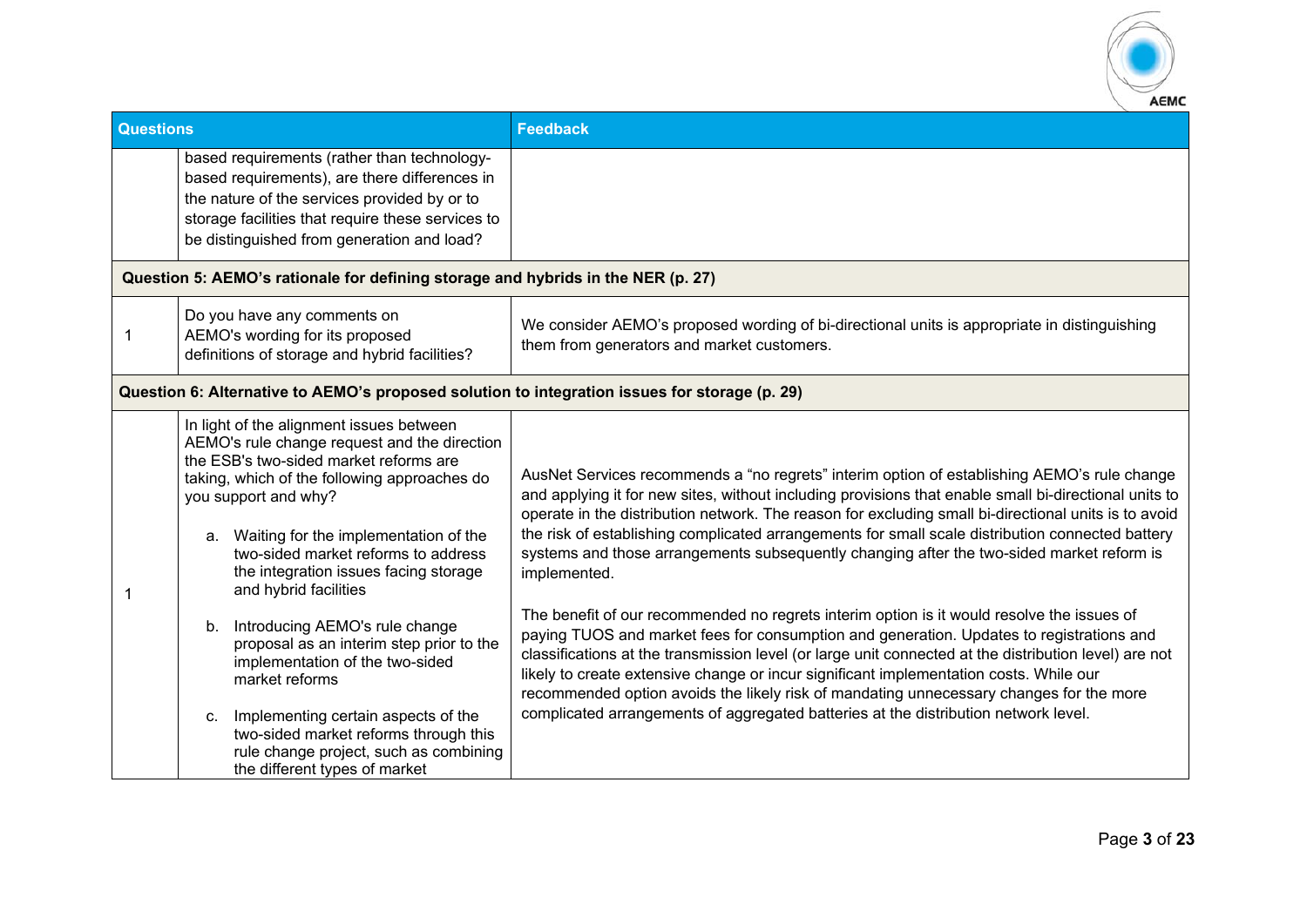

| <b>Questions</b> | <b>Feedback</b>                                                                                                                                                                                                                                                                                                                                                                                                                                                                                                                                                                                                                                                                                                                                                                                                                                                                                                                                                                                               |
|------------------|---------------------------------------------------------------------------------------------------------------------------------------------------------------------------------------------------------------------------------------------------------------------------------------------------------------------------------------------------------------------------------------------------------------------------------------------------------------------------------------------------------------------------------------------------------------------------------------------------------------------------------------------------------------------------------------------------------------------------------------------------------------------------------------------------------------------------------------------------------------------------------------------------------------------------------------------------------------------------------------------------------------|
|                  |                                                                                                                                                                                                                                                                                                                                                                                                                                                                                                                                                                                                                                                                                                                                                                                                                                                                                                                                                                                                               |
| d.               |                                                                                                                                                                                                                                                                                                                                                                                                                                                                                                                                                                                                                                                                                                                                                                                                                                                                                                                                                                                                               |
|                  |                                                                                                                                                                                                                                                                                                                                                                                                                                                                                                                                                                                                                                                                                                                                                                                                                                                                                                                                                                                                               |
|                  | Question 7: Understanding the interest in registering hybrid facilities and the challenges that exist (p. 35)                                                                                                                                                                                                                                                                                                                                                                                                                                                                                                                                                                                                                                                                                                                                                                                                                                                                                                 |
|                  | No response provided                                                                                                                                                                                                                                                                                                                                                                                                                                                                                                                                                                                                                                                                                                                                                                                                                                                                                                                                                                                          |
|                  | No response provided                                                                                                                                                                                                                                                                                                                                                                                                                                                                                                                                                                                                                                                                                                                                                                                                                                                                                                                                                                                          |
|                  | No response provided                                                                                                                                                                                                                                                                                                                                                                                                                                                                                                                                                                                                                                                                                                                                                                                                                                                                                                                                                                                          |
|                  | No response provided                                                                                                                                                                                                                                                                                                                                                                                                                                                                                                                                                                                                                                                                                                                                                                                                                                                                                                                                                                                          |
|                  | participants and imposing obligations<br>based on services rather than assets<br>Taking an alternative approach -<br>please specify.<br>Chapter 3 - Registration issues for storage units and hybrid facilities<br>Why would you consider aggregating different<br>technologies together in a hybrid<br>facility? Which technologies do<br>new participants propose to combine in hybrid<br>facilities?<br>Are you considering using storage to minimise<br>causer-pays liabilities by balancing the output<br>of your units across multiple connection points<br>under the current NER? What are the<br>challenges of this approach?<br>Would you prefer to balance output and<br>consumption across multiple connection<br>points or combine technologies behind an<br>individual connection point?<br>Are you considering aggregating renewable<br>plant and batteries together as a scheduled<br>generating unit under the current rules? What<br>regulatory challenges do you see with this<br>approach? |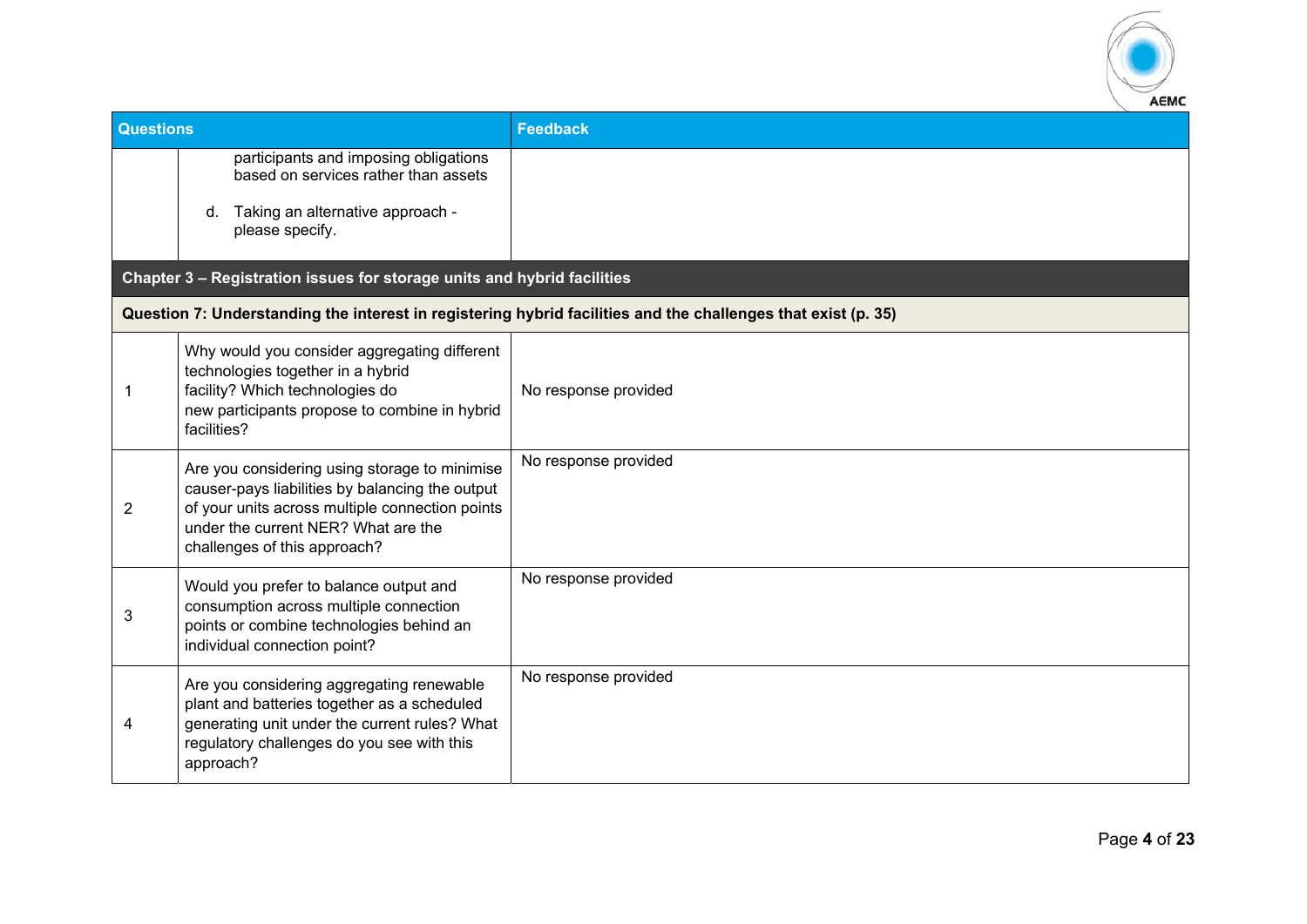

| <b>Questions</b> |                                                                                                                                                                                                                                                                                                                        | <b>Feedback</b>                                                                                                                                                                                                                                                                                      |
|------------------|------------------------------------------------------------------------------------------------------------------------------------------------------------------------------------------------------------------------------------------------------------------------------------------------------------------------|------------------------------------------------------------------------------------------------------------------------------------------------------------------------------------------------------------------------------------------------------------------------------------------------------|
| 5                | Do you consider that the lack of clarity in the<br>NER on whether different technologies can be<br>aggregated is a significant issue<br>for registering hybrid facilities? If so, why?                                                                                                                                 | No response provided                                                                                                                                                                                                                                                                                 |
|                  | Question 8: Registration process issues (p. 36)                                                                                                                                                                                                                                                                        |                                                                                                                                                                                                                                                                                                      |
| 1                | What are your experiences with the current<br>registration categories for storage projects<br>and hybrid facilities?                                                                                                                                                                                                   | No response provided                                                                                                                                                                                                                                                                                 |
| $\overline{2}$   | Do you agree the existing approach imposes<br>high administrative and financial costs for<br>participants registering storage units and<br>hybrid facilities or create barriers to entry?                                                                                                                              | We are not directly impacted by costs of registering storage units or hybrid facilities, but we<br>consider registration process issues associated with financial costs could also be resolved with<br>amendments to AEMO's electricity market fee structure, which is currently under consultation. |
| 3                | Do you consider that the NER should set out<br>how participants with storage units and hybrid<br>facilities should register and participate in the<br>market, rather than AEMO guides? Or have<br>AEMO's guides and fact sheets now solved<br>the identified registration issues for storage<br>and hybrid facilities? | No response provided                                                                                                                                                                                                                                                                                 |
| 4                | Do you consider the registration issues AEMO<br>has raised in its rule change request will<br>become worse in the future if the current<br>NER are retained?                                                                                                                                                           | No response provided                                                                                                                                                                                                                                                                                 |
| 5                | Are there other registration issues for<br>intending participants with storage and hybrid<br>facilities that arise from the fact that the<br>NER do not fully consider these technologies,                                                                                                                             | No response provided                                                                                                                                                                                                                                                                                 |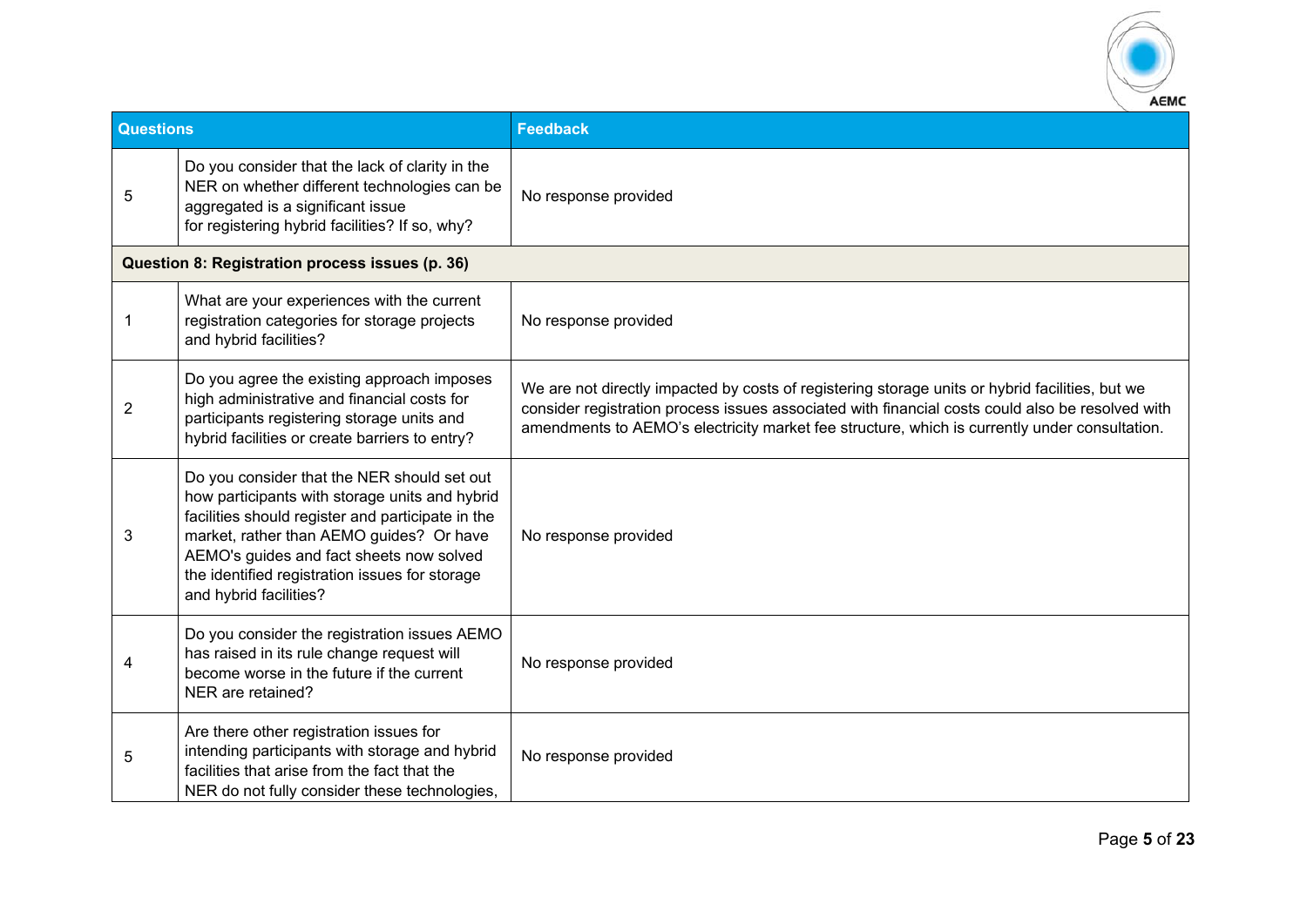

| <b>Questions</b>                                         |                                                                                                                                                                                                                                                                        | <b>Feedback</b>                                                                                                                                                                                                                                                                                                                                                                                                                                                                                                      |
|----------------------------------------------------------|------------------------------------------------------------------------------------------------------------------------------------------------------------------------------------------------------------------------------------------------------------------------|----------------------------------------------------------------------------------------------------------------------------------------------------------------------------------------------------------------------------------------------------------------------------------------------------------------------------------------------------------------------------------------------------------------------------------------------------------------------------------------------------------------------|
|                                                          | which are not detailed in AEMO's rule<br>change?                                                                                                                                                                                                                       |                                                                                                                                                                                                                                                                                                                                                                                                                                                                                                                      |
|                                                          | Question 9: Issues with small storage units (p. 38)                                                                                                                                                                                                                    |                                                                                                                                                                                                                                                                                                                                                                                                                                                                                                                      |
| 1                                                        | Do you agree that there is not sufficient clarity<br>regarding whether SGAs and other market<br>participants, can include small storage units in<br>their portfolios?                                                                                                  | AusNet Services agrees with the Commission in stating there may be a lack of "oversight of how<br>small generating units participant in the market, not just small storage units." However, we<br>consider the post 2025 reform is the appropriate place to consider the arrangements for<br>aggregated small bi-directional units at the distribution level. Incorporating the small<br>bi-directional units into this rule change may not align with the two-sided market solution and<br>cause unnecessary costs. |
|                                                          | Question 10: Proposed approach to registration categories and classifications (p. 43)                                                                                                                                                                                  |                                                                                                                                                                                                                                                                                                                                                                                                                                                                                                                      |
| 1                                                        | Do you consider that AEMO's proposed<br>solution will make the registration process<br>simpler and less expensive for intending<br>participants seeking to classify storage units<br>and hybrid facilities?                                                            | No response provided                                                                                                                                                                                                                                                                                                                                                                                                                                                                                                 |
| $\overline{2}$                                           | In relation to the registration of hybrid<br>facilities, do you agree that the NER should<br>provide that participants cannot aggregate<br>units with different classifications or different<br>technology types (unless AEMO approves it<br>on a case-by-case basis)? | No response provided                                                                                                                                                                                                                                                                                                                                                                                                                                                                                                 |
| Question 11: Registering pumped hydro facilities (p. 44) |                                                                                                                                                                                                                                                                        |                                                                                                                                                                                                                                                                                                                                                                                                                                                                                                                      |
| 1                                                        | Do you support AEMO's proposed approach<br>to registration and classification for pumped<br>hydro facilities?                                                                                                                                                          | No response provided                                                                                                                                                                                                                                                                                                                                                                                                                                                                                                 |
| $\overline{2}$                                           | Is a storage unit's ability to ramp linearly from<br>production to consumption the best way to                                                                                                                                                                         | No response provided                                                                                                                                                                                                                                                                                                                                                                                                                                                                                                 |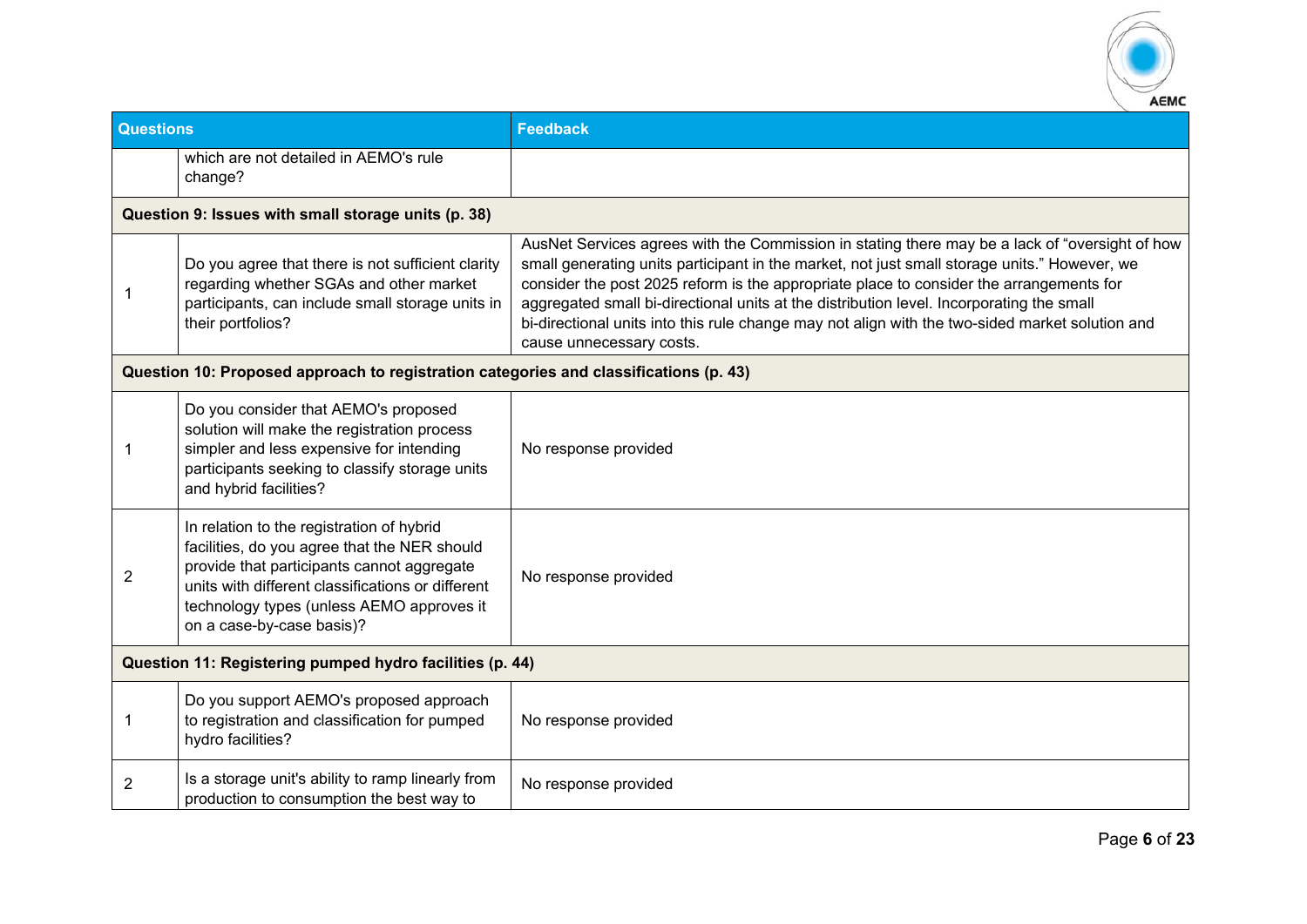

| Questions |                                                                                                                                                                                                                          | <b>Feedback</b>                                                                                                                                                                                                                                                                                                                                                                                                                                                                                                                                                                                                          |  |
|-----------|--------------------------------------------------------------------------------------------------------------------------------------------------------------------------------------------------------------------------|--------------------------------------------------------------------------------------------------------------------------------------------------------------------------------------------------------------------------------------------------------------------------------------------------------------------------------------------------------------------------------------------------------------------------------------------------------------------------------------------------------------------------------------------------------------------------------------------------------------------------|--|
|           | determine whether it should classify as a bi-<br>directional unit, or classify as a scheduled<br>generating unit and scheduled load?                                                                                     |                                                                                                                                                                                                                                                                                                                                                                                                                                                                                                                                                                                                                          |  |
|           | Question 12: Proposed approach for transitional arrangements (p. 44)                                                                                                                                                     |                                                                                                                                                                                                                                                                                                                                                                                                                                                                                                                                                                                                                          |  |
| 1         | Would participants with storage that are<br>currently registered as a Market Generator<br>and Market Customer want to transition to<br>AEMO's new category and classification? If<br>so, what advantages would it offer? | No response provided                                                                                                                                                                                                                                                                                                                                                                                                                                                                                                                                                                                                     |  |
| 2         | Should owners/operators of existing<br>standalone storage units be grandfathered,<br>i.e. permitted to remain on their current<br>registration and classification arrangements?                                          | No response provided                                                                                                                                                                                                                                                                                                                                                                                                                                                                                                                                                                                                     |  |
|           | Question 13: AEMO's solution to clarify what small units SGAs can aggregate (p. 45)                                                                                                                                      |                                                                                                                                                                                                                                                                                                                                                                                                                                                                                                                                                                                                                          |  |
| 1         | Do you agree with AEMO's proposal to clarify<br>how an SGA can include storage<br>units in its portfolio?                                                                                                                | AusNet Services observes small batteries at the distribution level normally share a connection<br>point with other generation facilities (e.g. solar powered inverter energy systems) or the retail<br>customer's premises consuming electricity. Proposed rule 2.3A.1(b)(2) precludes these sites<br>being small bi-directional units. Hence, this small bi-directional units would be sparsely applied.<br>As discussed earlier, we consider the post 2025 two-sided market solution is the appropriate<br>reform to consider the arrangements for aggregated small bi-directional units at the distribution<br>level. |  |
| 2         | Does AEMO's solution provide flexibility for an<br>SGA to include DER, other than storage, that<br>may have bi-directional energy flows?                                                                                 | No, proposed rule 2.3A.1(b)(2) precludes these sites being small bi-directional units.                                                                                                                                                                                                                                                                                                                                                                                                                                                                                                                                   |  |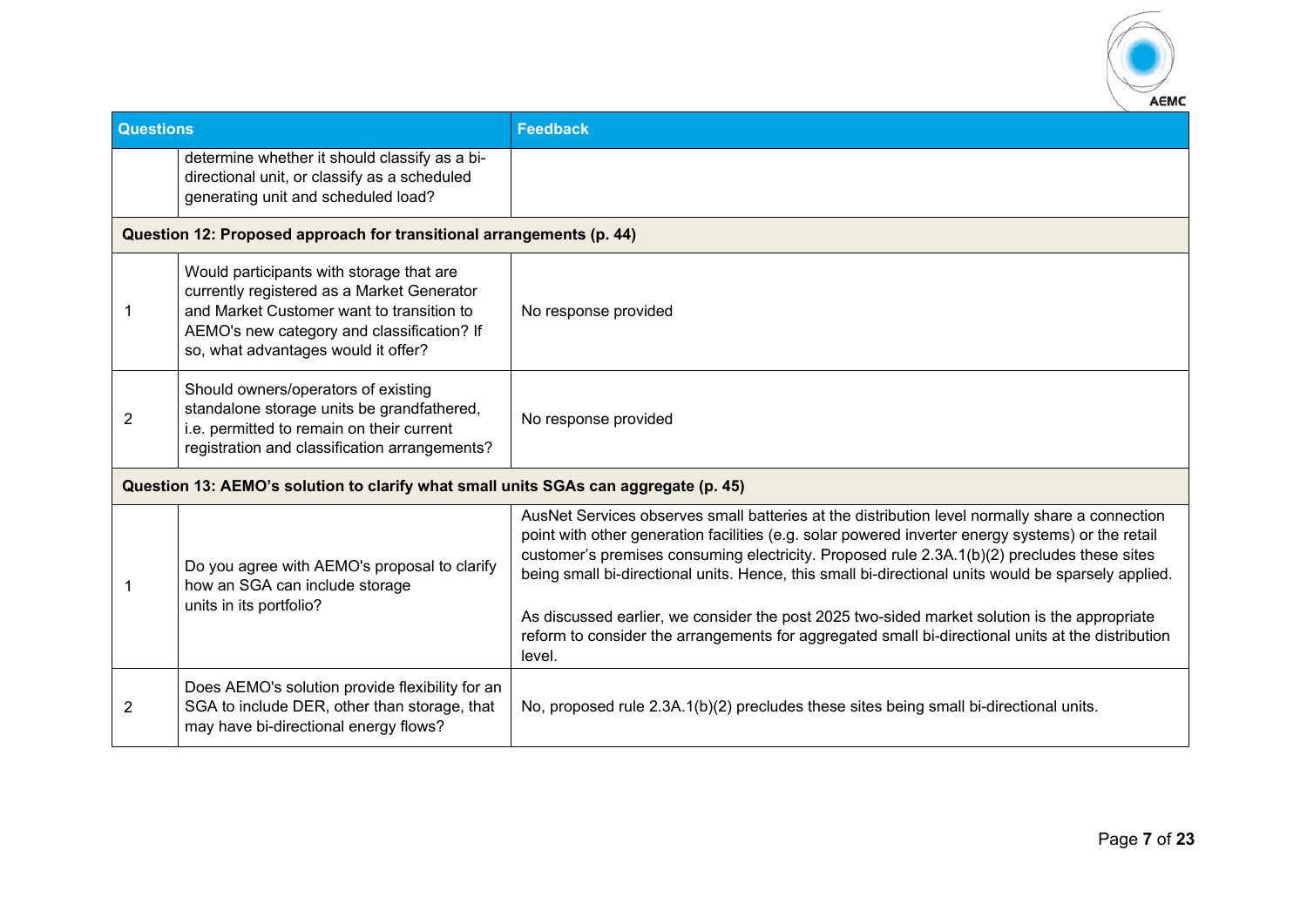

| <b>Questions</b>                        |                                                                                                                                                                                                                                   | <b>Feedback</b>                                                                                                                                    |  |
|-----------------------------------------|-----------------------------------------------------------------------------------------------------------------------------------------------------------------------------------------------------------------------------------|----------------------------------------------------------------------------------------------------------------------------------------------------|--|
|                                         | Question 14: Adding further registered participant categories (p. 47)                                                                                                                                                             |                                                                                                                                                    |  |
|                                         | Is there a strong case to add a participant<br>category for storage or are there other<br>alternative solutions that could help to reduce<br>complexity?                                                                          | We consider that adding a participant category for storage would be an equally valid approach<br>to addressing the issues associated with storage. |  |
|                                         | Question 15: Alternative solutions for registered participant categories (p. 48)                                                                                                                                                  |                                                                                                                                                    |  |
|                                         | Is AEMO's proposed rule the most efficient<br>and effective way to address the identified<br>issues relating to participant registration and<br>unit classification? Are there alternatives<br>or ways to potentially improve it? | No response provided                                                                                                                               |  |
|                                         |                                                                                                                                                                                                                                   | Chapter 4 - Technical and operational challenges relating to utility scale storage and hybrid facilities                                           |  |
|                                         | Question 16: Bidding in scheduled storage facilities (p. 54)                                                                                                                                                                      |                                                                                                                                                    |  |
| -1                                      | How complex are the current arrangements<br>for bidding for a scheduled storage facility<br>compared to bidding for a scheduled<br>generator or load?                                                                             | No response provided                                                                                                                               |  |
| $\overline{c}$                          | If available and if you had storage facilities,<br>would you opt to change from the existing<br>arrangements to a single DUID model, with 10<br>price bands rather than 20?                                                       | No response provided                                                                                                                               |  |
| Question 17: Dispatch conflicts (p. 55) |                                                                                                                                                                                                                                   |                                                                                                                                                    |  |
| -1                                      | How often these conflicts occur in relation to<br>energy and FCAS, and how material are they                                                                                                                                      | No response provided                                                                                                                               |  |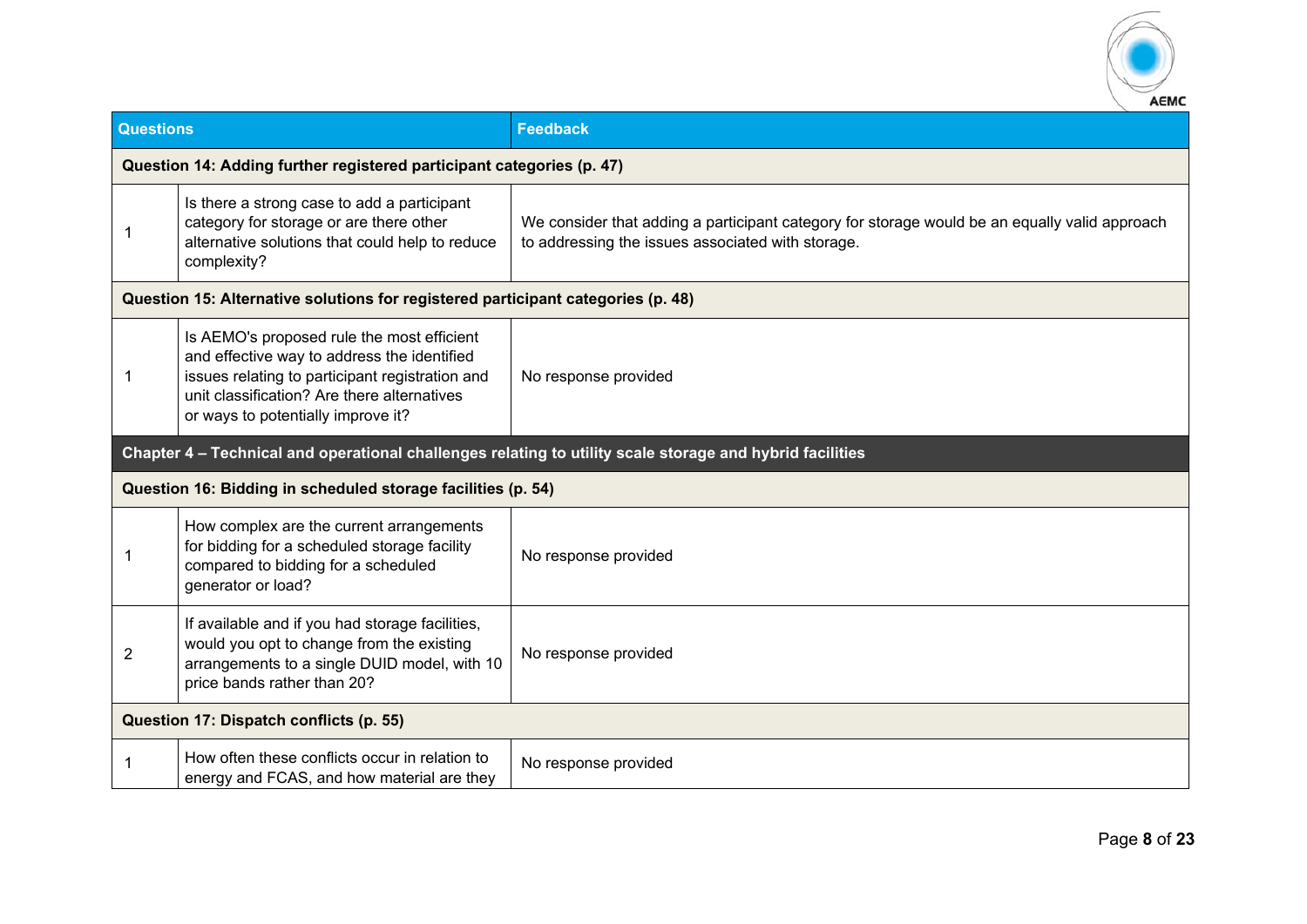

| <b>Questions</b>                                         |                                                                                                                                                                       | <b>Feedback</b>                                                                                                                                                                                     |
|----------------------------------------------------------|-----------------------------------------------------------------------------------------------------------------------------------------------------------------------|-----------------------------------------------------------------------------------------------------------------------------------------------------------------------------------------------------|
|                                                          | for the operators of scheduled storage units<br>and other market participants?                                                                                        |                                                                                                                                                                                                     |
| $\overline{2}$                                           | To what extent can these conflicts be, or to<br>what extent have they already been,<br>remediated through experience and through<br>improved bidding systems?         | No response provided                                                                                                                                                                                |
| 3                                                        | Would moving to a single DUID model be an<br>appropriate and proportionate response?                                                                                  | No response provided                                                                                                                                                                                |
|                                                          | Question 18: Aggregation and ramp rates (p. 57)                                                                                                                       |                                                                                                                                                                                                     |
|                                                          | What problems arise under the current<br>arrangements in relation to the application of<br>minimum ramp rates?                                                        | No response provided                                                                                                                                                                                |
| 2                                                        | Do you agree with AEMO's proposal to rely on<br>the aggregation approach set out in Chapter 3<br>of the NER (rather than the one set out in<br>Chapter 2 of the NER)? | No response provided                                                                                                                                                                                |
| Question 19: Forecasting and energy availability (p. 60) |                                                                                                                                                                       |                                                                                                                                                                                                     |
|                                                          | Are there problems arising from energy-<br>limited plant not being reflected in forecasts?                                                                            | AusNet Services agrees with AEMO that there is insufficient information on the energy limited<br>capacity reserves of scheduled storage and especially battery systems.                             |
| $\overline{2}$                                           | Could this problem be addressed by requiring<br>storage facilities to provide<br>additional information on energy limits in their<br>bids, as proposed by AEMO?       | We consider there are other ways for storage facilities to provide adequate information on<br>energy limits in their bids, but we provide no views on how effective these arrangements would<br>be. |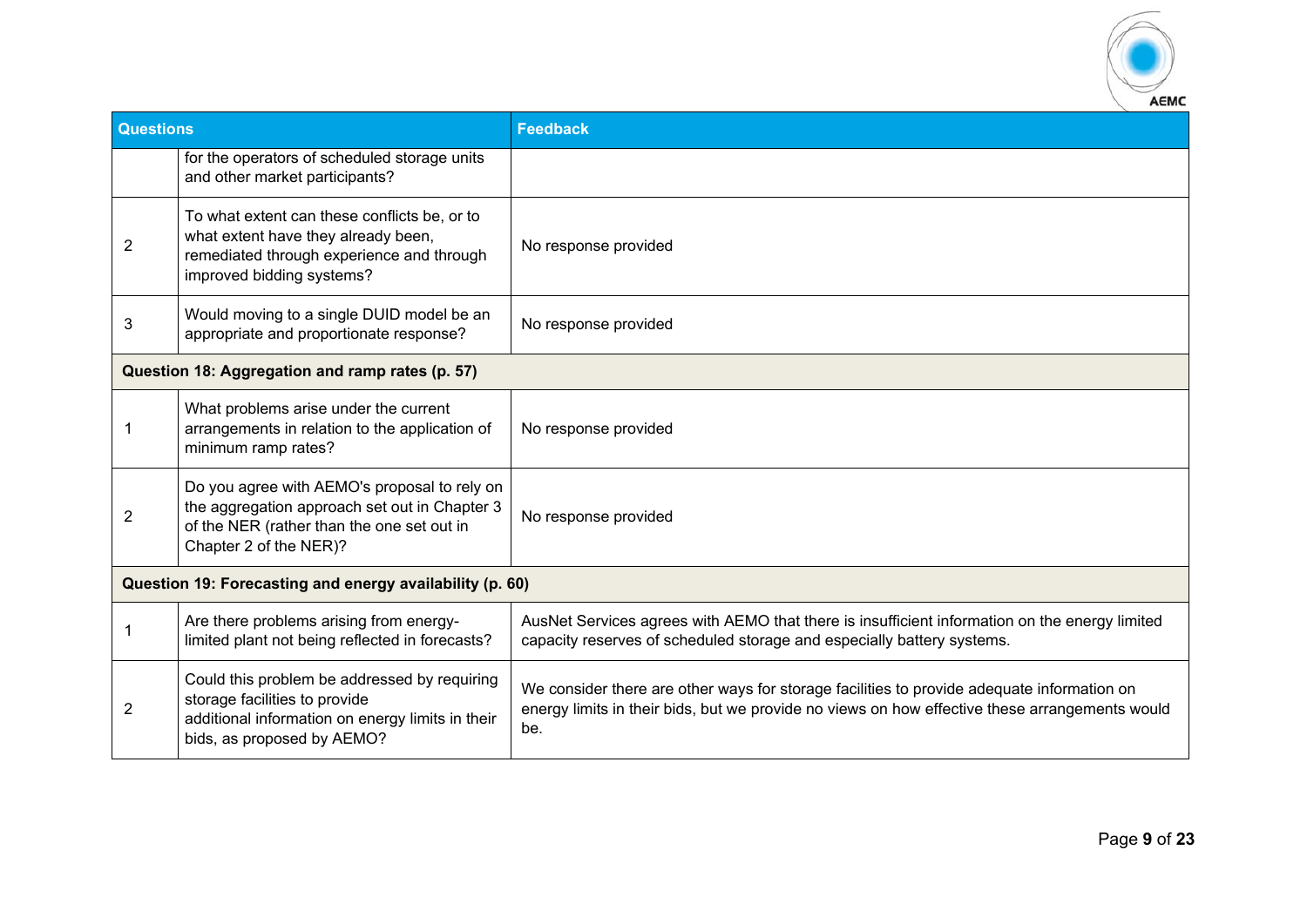

| <b>Questions</b> |                                                                                                                                                                                                                                                                                                                        | <b>Feedback</b>                                                                                                                                                                                                                                                                                                                                                         |  |
|------------------|------------------------------------------------------------------------------------------------------------------------------------------------------------------------------------------------------------------------------------------------------------------------------------------------------------------------|-------------------------------------------------------------------------------------------------------------------------------------------------------------------------------------------------------------------------------------------------------------------------------------------------------------------------------------------------------------------------|--|
|                  | Question 20: Performance standards (p. 62)                                                                                                                                                                                                                                                                             |                                                                                                                                                                                                                                                                                                                                                                         |  |
| 1                | Are the current rules unclear on how<br>performance standards should apply in<br>facilities with a mix of asset types? Do the<br>current rules create barriers for storage hybrid<br>facilities? To maintain power system security,<br>should AEMO have greater visibility of the<br>assets behind a connection point? | No response provided                                                                                                                                                                                                                                                                                                                                                    |  |
| $\overline{c}$   | Could these challenges be mitigated by<br>having a single set of performance standards<br>for each asset, as proposed by AEMO?                                                                                                                                                                                         | No response provided                                                                                                                                                                                                                                                                                                                                                    |  |
|                  | Chapter 5 - Issues with fees and charges                                                                                                                                                                                                                                                                               |                                                                                                                                                                                                                                                                                                                                                                         |  |
|                  | Question 21: Issues with how fees and charges, and non-energy costs are recovered (p. 69)                                                                                                                                                                                                                              |                                                                                                                                                                                                                                                                                                                                                                         |  |
| 1                | Do you agree that there is an inconsistency<br>with how fees and charges and non-energy<br>costs are recovered from Market Participants?                                                                                                                                                                               | We consider that under the current electricity fee structure and generator registration guideline<br>there is an issue with storage facilities paying market fees for both generating electricity and<br>storing energy. However, we note that AEMO is currently consulting on the electricity fee<br>structure and this matter may be resolved as part of that review. |  |
| $\overline{2}$   | What is the impact of this issue? Does it<br>create an uneven playing field and does it<br>create (or has it the potential to create)<br>perverse behaviours and outcomes?                                                                                                                                             | No response provided                                                                                                                                                                                                                                                                                                                                                    |  |
| 3                | Do you consider the burden of costs will be<br>exacerbated as exempt generating units<br>increase behind the meter?                                                                                                                                                                                                    | No response provided                                                                                                                                                                                                                                                                                                                                                    |  |
| 4                | Are there any other issues that the<br>Commission should consider with respective                                                                                                                                                                                                                                      | No response provided                                                                                                                                                                                                                                                                                                                                                    |  |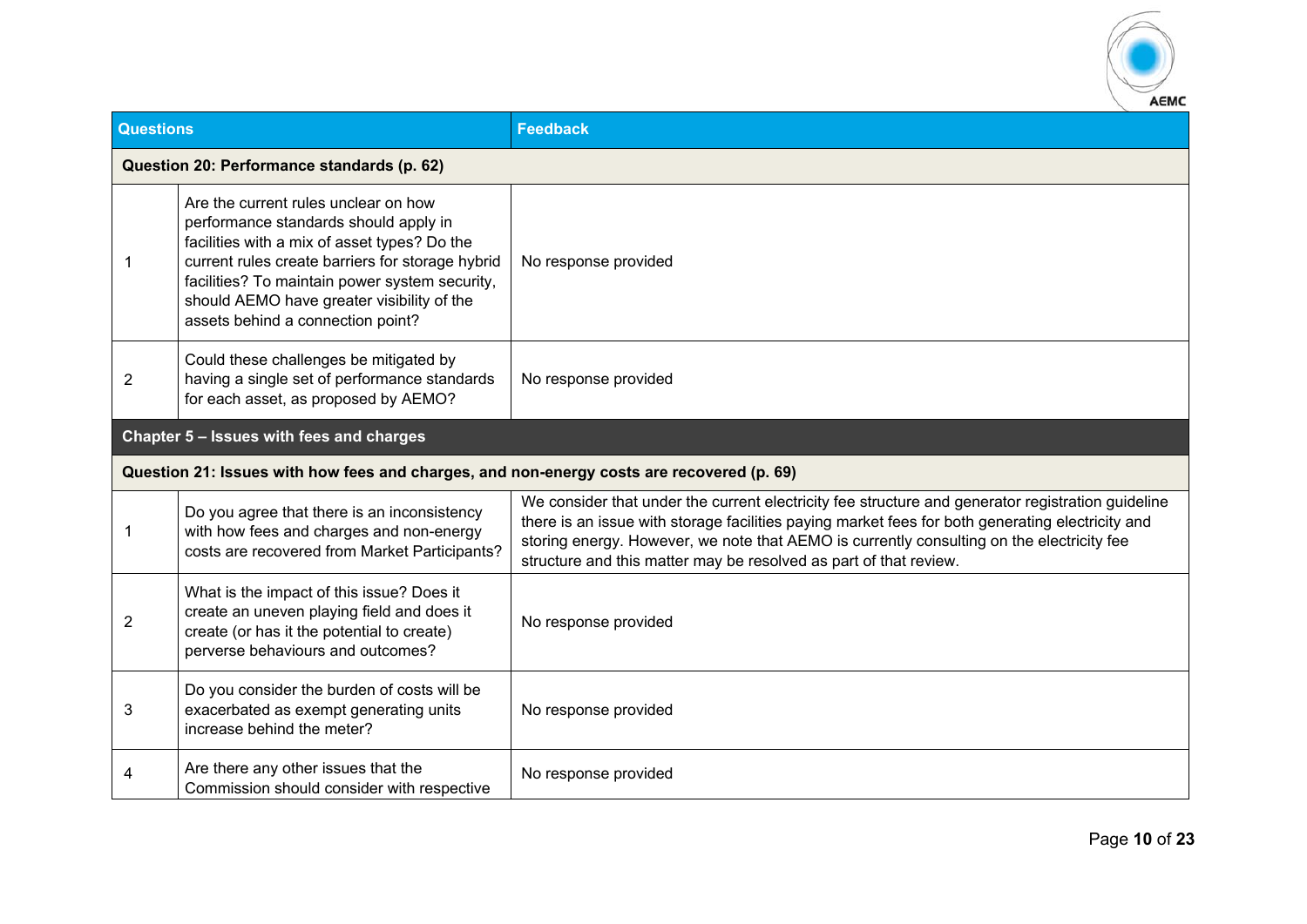

| <b>Questions</b> |                                                                                                                                                                                                                                                                                                                                                                                                            | <b>Feedback</b>      |
|------------------|------------------------------------------------------------------------------------------------------------------------------------------------------------------------------------------------------------------------------------------------------------------------------------------------------------------------------------------------------------------------------------------------------------|----------------------|
|                  | to fees and charges, and non-energy cost<br>recovery?                                                                                                                                                                                                                                                                                                                                                      |                      |
|                  | Question 22: Solutions for issues with fees and charged and non-energy cost recovery (p. 71)                                                                                                                                                                                                                                                                                                               |                      |
| 1                | Do stakeholders agree with AEMO's proposed<br>solution that MSGA and the proposed bi-<br>directional resource provider participant<br>categories should pay non-energy cost<br>recovery and NEM Participant fees and<br>charges based on consumed and sent out<br>energy separately (as is the current practice<br>for a grid-scale battery registered as both a<br>Market Generator and Market Customer)? | No response provided |
| 2                | Will AEMO's proposed solution level the<br>'playing field' between existing grid-<br>scale batteries, MSGAs and participants<br>under the proposed new category bi-<br>directional resource provider? That is, will<br>AEMO proposed solution more efficiently<br>allocate fees and charges and non-energy<br>costs between these Market Participants<br>categories?                                       | No response provided |
| 3                | For hybrid facilities are further requirements<br>needed, for example, should each asset in a<br>hybrid facility be required to have a revenue<br>meter or is supervisory control and data<br>acquisition (SCADA) data appropriate?                                                                                                                                                                        | No response provided |
| 4                | Are there practical or implementation issues<br>associated with charging MSGAs non-energy                                                                                                                                                                                                                                                                                                                  | No response provided |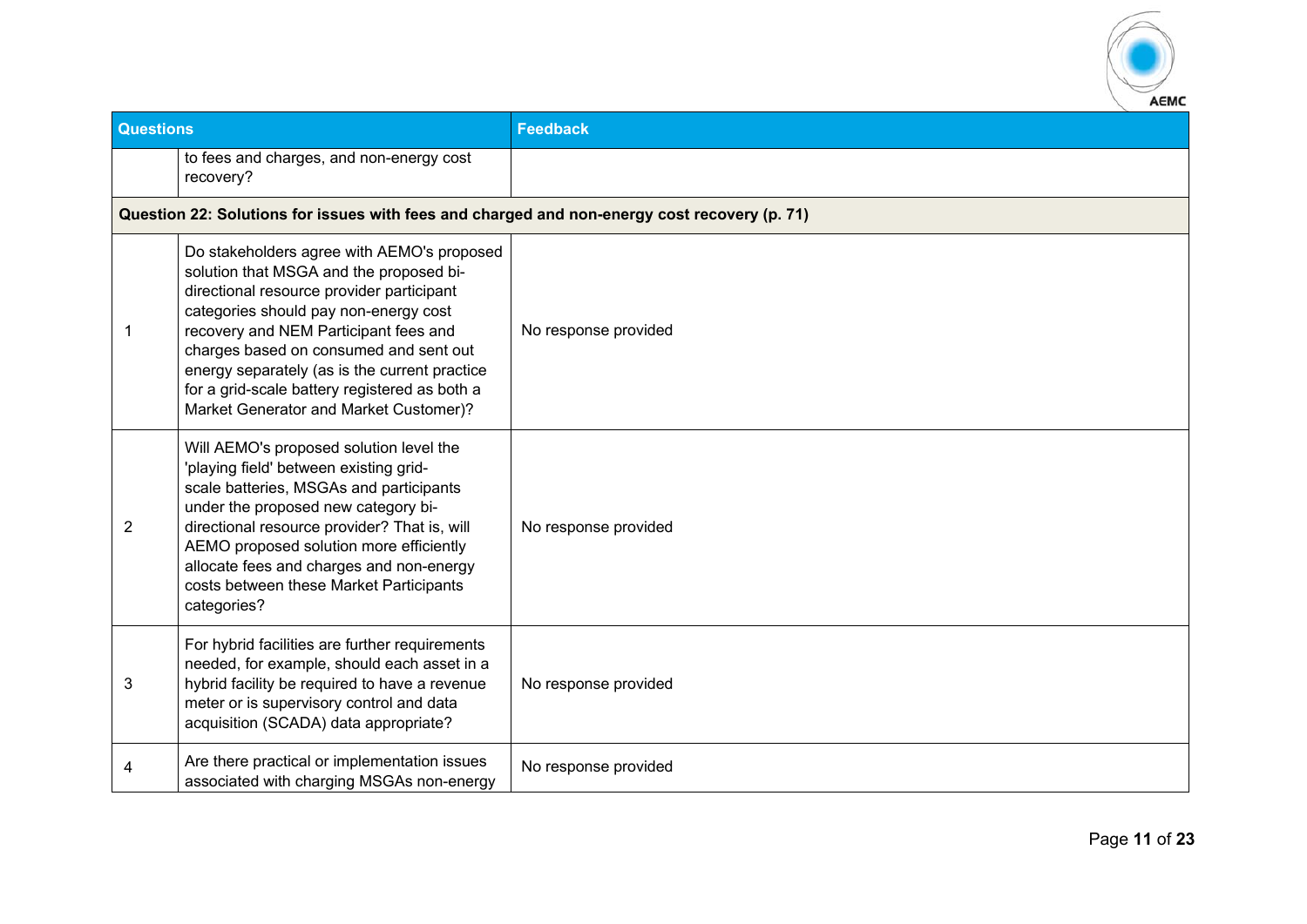

| <b>Questions</b> |                                                                                                                                                                                                                                                                                                                                                                                                                                | <b>Feedback</b>                                                                                           |
|------------------|--------------------------------------------------------------------------------------------------------------------------------------------------------------------------------------------------------------------------------------------------------------------------------------------------------------------------------------------------------------------------------------------------------------------------------|-----------------------------------------------------------------------------------------------------------|
|                  | costs and NEM Participant fees based on<br>consumed and sent out energy?                                                                                                                                                                                                                                                                                                                                                       |                                                                                                           |
|                  |                                                                                                                                                                                                                                                                                                                                                                                                                                | Question 23: Alternative solutions for issues with fees and charges and non-energy costs recovery (p. 73) |
| 1                | Do you consider it appropriate to recover non-<br>energy costs from Market Customers and<br>Market Generators in the same way AEMO<br>recovers costs form grid-scale batteries? That<br>is, should participant fees, charges and non-<br>energy costs for Market Generators and<br>Market Customers be calculated on energy<br>consumed and energy sent out separately,<br>not on netted energy as is the current<br>practice? | See our response to 21.1.                                                                                 |
| $\overline{2}$   | If changes are made to how participants' fees,<br>charges and non-energy costs are recovered,<br>do you consider creating a new participation<br>category, bi-directional resource provider, is<br>the best way to do this? Or could it be<br>appropriate to make changes to existing<br>market participant categories to achieve the<br>same outcome?                                                                         | No response provided                                                                                      |
| 3                | Do you consider that there are other changes<br>that could be made to Participant fees and<br>non-energy cost recovery that would create a<br>more consistent and level the playing field<br>across Participant categories?                                                                                                                                                                                                    | No response provided                                                                                      |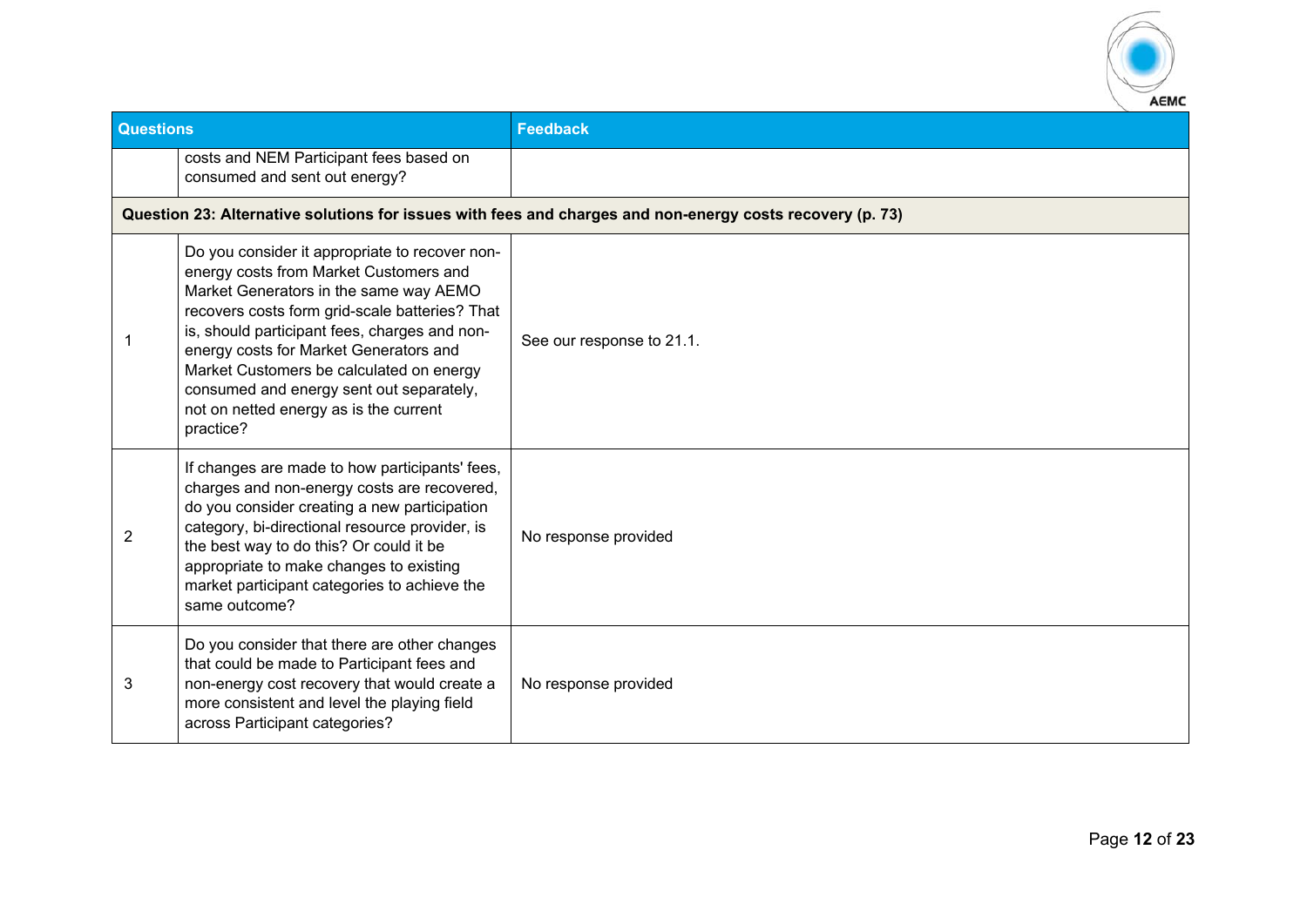

| <b>Questions</b> |                                                                                                                                                                                                                                    | <b>Feedback</b>                                                                                                                                                                                                                                                                                                                                                                                                                                                                                                                                                                                                                                                                                                                                                                                                                                                                                                              |
|------------------|------------------------------------------------------------------------------------------------------------------------------------------------------------------------------------------------------------------------------------|------------------------------------------------------------------------------------------------------------------------------------------------------------------------------------------------------------------------------------------------------------------------------------------------------------------------------------------------------------------------------------------------------------------------------------------------------------------------------------------------------------------------------------------------------------------------------------------------------------------------------------------------------------------------------------------------------------------------------------------------------------------------------------------------------------------------------------------------------------------------------------------------------------------------------|
|                  | Question 24: Issues with TUOS and DUOS charging arrangements (p. 76)                                                                                                                                                               |                                                                                                                                                                                                                                                                                                                                                                                                                                                                                                                                                                                                                                                                                                                                                                                                                                                                                                                              |
|                  | Do you agree that there is ambiguity and<br>uncertainty around how transmission and<br>distribution network businesses calculate and<br>charge TUOS and DUOS for battery systems?                                                  | AusNet Services considers the question of whether TUOS and DUOS charging is permitted is<br>not ambiguous, because these arrangements are defined in the pricing principles of chapters 6<br>and 6A of the NER. However, there is uncertainty on how DUOS should be applied.<br>The perceived ambiguity for TUOS charging arrangement may have been caused by the 2017<br>introduction of the generator registration guideline requiring a storage facility to be registered as<br>a market customer and a generator, while prior to the generator registration guideline storage<br>facilities were classified as a generator with auxiliary supplies.                                                                                                                                                                                                                                                                      |
| 2                | Does this ambiguity and uncertainty create a<br>material issue for investment in battery<br>storage projects now, or in the future as the<br>number of energy storage projects increase<br>across the NEM?                         | AusNet Services is supportive of resolving the current uncertainty in whether TUOS applies to<br>energy storage units, and we consider this would provide greater investor certainty.                                                                                                                                                                                                                                                                                                                                                                                                                                                                                                                                                                                                                                                                                                                                        |
| 3                | What are the pros and cons to allowing each<br>NSP discretion in developing and<br>applying TUOS and DUOS charges? On<br>balance, should the approach and method to<br>applying TUOS and DUOS charges be<br>harmonised among NSPs? | We agree there should be a NEM-wide approach to whether NSPs should charge for energy<br>storage systems in their network. However, there needs to be flexibility for networks to provide<br>signals on location/ charging behaviour, which may include the ability to waive DUOS charges<br>(in full or in part) if we are able to define dispatching and storing operational conditions on the<br>energy storage unit.<br>Applying TUOS to bi-directional units is different because the operation of transmission<br>constraints which directly impact the dispatch of scheduled and semi-schedule generators and<br>auxiliary loads are governed by AEMO and the TNSP. Further, non-firm access to the<br>transmission network prevent generators and bi-directional units from contributing to TNSP<br>costs.<br>Therefore, we do not support harmonisation with treatment of DNSP and TNSP network tariffs<br>charges. |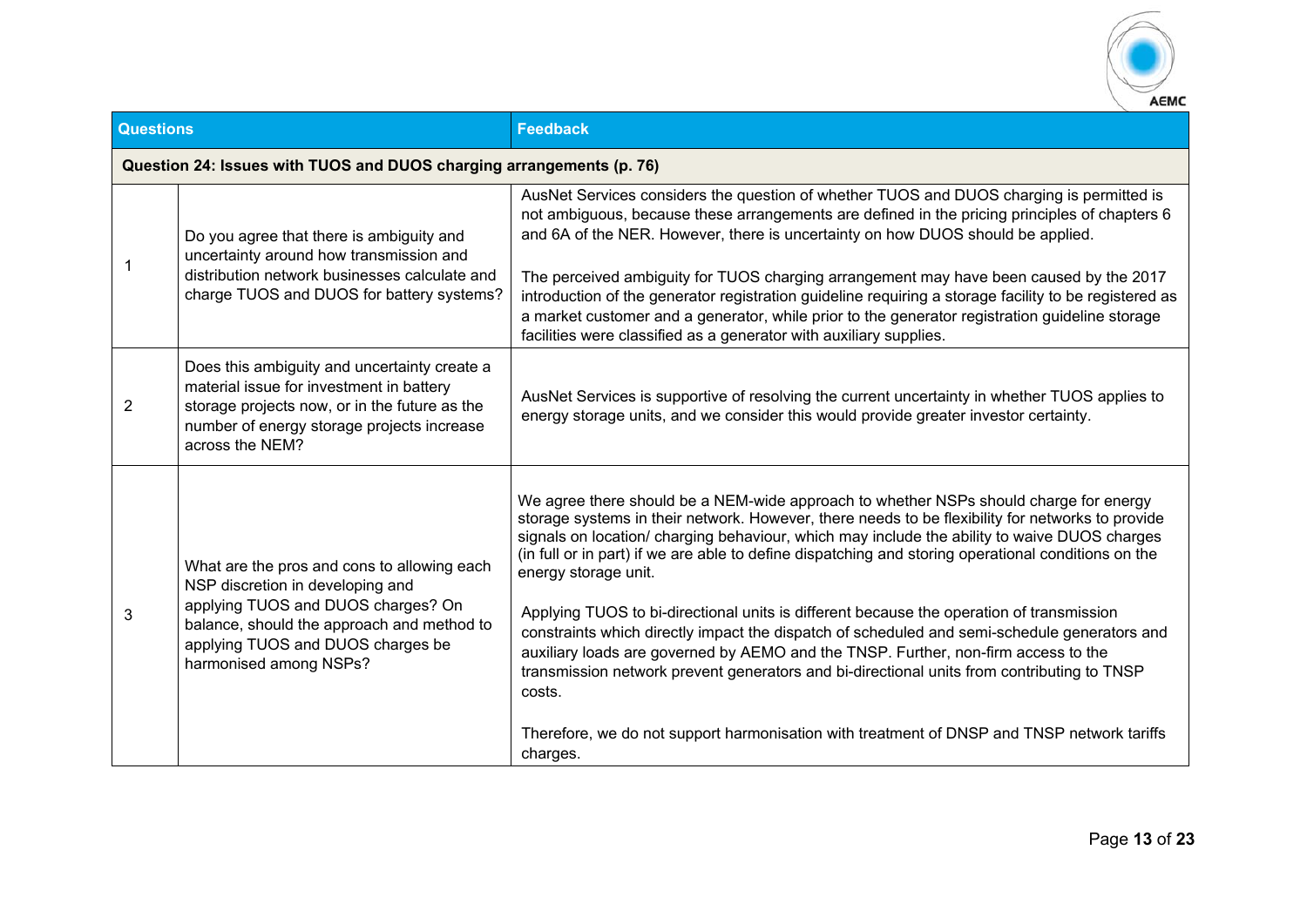

| <b>Questions</b> |                                                                                                                                                                                                                                                                                                                                                                                                                    | <b>Feedback</b>                                                                                                                                                                                                                                                                                                                                                                                                                                                                                    |
|------------------|--------------------------------------------------------------------------------------------------------------------------------------------------------------------------------------------------------------------------------------------------------------------------------------------------------------------------------------------------------------------------------------------------------------------|----------------------------------------------------------------------------------------------------------------------------------------------------------------------------------------------------------------------------------------------------------------------------------------------------------------------------------------------------------------------------------------------------------------------------------------------------------------------------------------------------|
| 4                | Is there a regulatory risk when NSPs interpret<br>how to apply the current rules to battery<br>systems?                                                                                                                                                                                                                                                                                                            | We have sought clarification from the AER on this issue in the past and consider that there is<br>there is a benefit in further clarifying the arrangements. Regulatory risk could be mitigated<br>through extensive consultation with proponents and NSPs, engagement with the AER and<br>NSPs providing transparent information.                                                                                                                                                                 |
|                  | Question 25: Solutions for clarifying the application of TUOS and DUOS charging (p. 79)                                                                                                                                                                                                                                                                                                                            |                                                                                                                                                                                                                                                                                                                                                                                                                                                                                                    |
| 1                | Do you agree with AEMO's proposal to<br>exempt all energy storage systems from<br>TUOS charges? If you agree with an<br>exemption, should the exemption<br>of TUOS charges also apply to energy used<br>on site (auxiliary load) i.e. energy that is not<br>stored and sent out into the network?                                                                                                                  | AusNet Services agrees with AEMO's proposal to exempt all energy storage systems from<br>TUOS charges, except for loads not associated with the storage of energy for re-injection into<br>the transmission network. The framework adopted for transmission connected hybrid facilities<br>should be fit for purpose and not allow gaming. For example, if large load facilities added<br>generation and sought to avoid paying TUOS for the existing underlying load component.                   |
| 2                | If battery systems are exempt from<br>TUOS charges does this:<br>a. create a subsidy for battery technology<br>and therefore an advantage over other<br>generation technologies?<br>b. remove the ability to provide an<br>efficient location and/or price signal to<br>potential battery system proponents,<br>and therefore impact on the efficient<br>entry and location of new battery<br>system participants? | For auxiliary loads associated with energy storage, the exemption from TUOS charges provides<br>energy storage units means equal treatment with generators.<br>As the charging of energy storage facilities would be scheduled it would provide strong signals<br>for the load to be placed in a part of the network that can support it. The incentives of avoiding<br>congestion and paying lower marginal loss factors help promote the efficient location of new<br>energy storage facilities. |
| 3                | If battery systems are not exempt from TUOS<br>charging does this:<br>a. create double charging of TUOS<br>/DUOS for end use customers?                                                                                                                                                                                                                                                                            | AusNet Services agrees that subjecting battery systems to TUOS charges disadvantages the<br>operator of the battery system compared to generators, and ultimately means consumers<br>paying more for TUOS network charges than they should and distort investment signals.                                                                                                                                                                                                                         |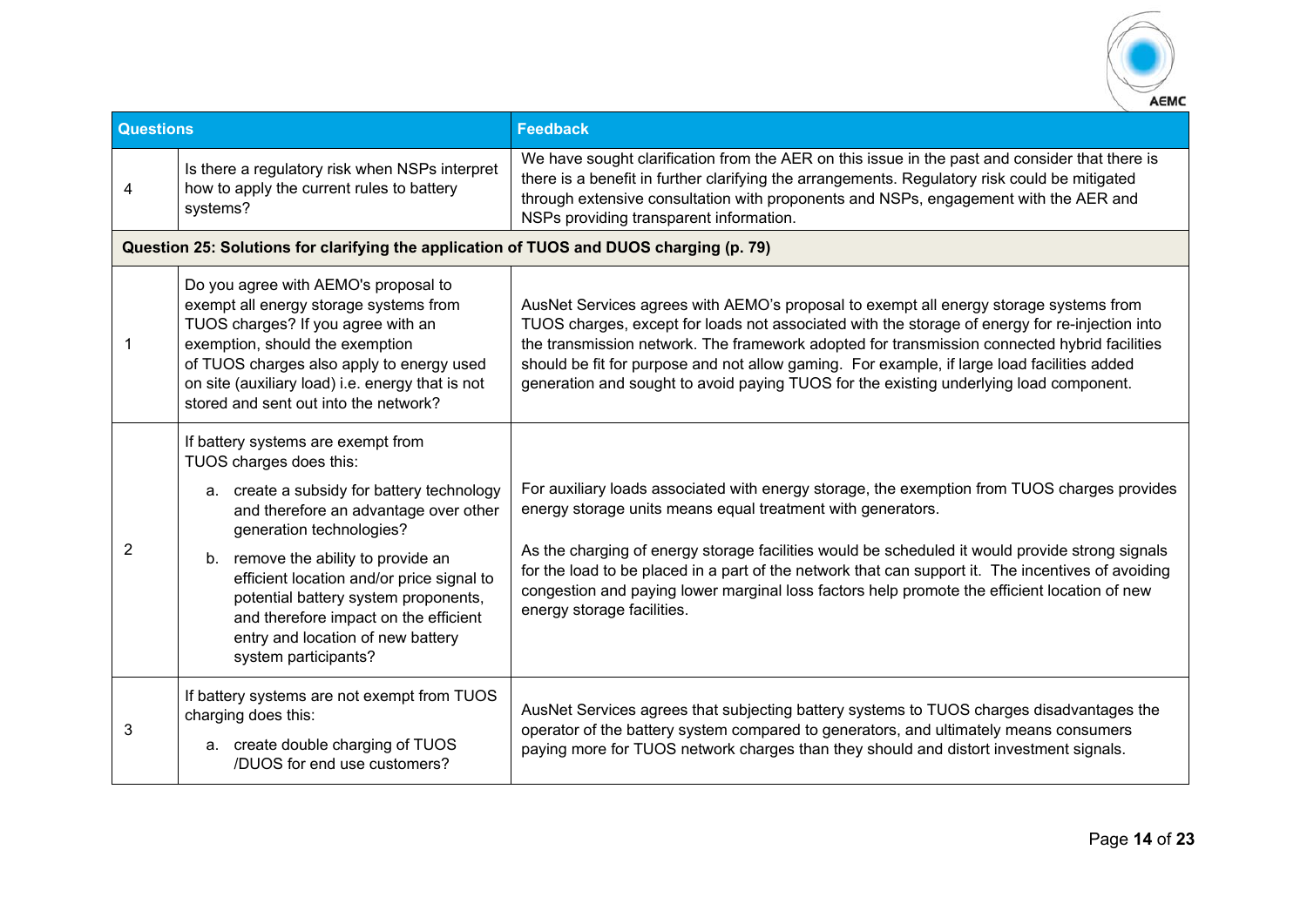

| <b>Questions</b> |                                                                                                                                                                                                                                               | <b>Feedback</b>                                                                                                                                                                                                                                                                                                                                                                                                                                                                                                                                                                                                                  |
|------------------|-----------------------------------------------------------------------------------------------------------------------------------------------------------------------------------------------------------------------------------------------|----------------------------------------------------------------------------------------------------------------------------------------------------------------------------------------------------------------------------------------------------------------------------------------------------------------------------------------------------------------------------------------------------------------------------------------------------------------------------------------------------------------------------------------------------------------------------------------------------------------------------------|
|                  | distort investment signals and not align<br>b.<br>with the need for significantly more<br>storage investment across the NEM?                                                                                                                  |                                                                                                                                                                                                                                                                                                                                                                                                                                                                                                                                                                                                                                  |
|                  | How should TUOS and DUOS charges apply<br>to hybrid facilities? Should TUOS and DUOS<br>charges be based on metered data at the<br>network connection point, or another option?<br>Are there technical or implementation issues<br>with this? | We suggest that hybrid facilities should be treated no differently to single a bi-directional unit to<br>the extent hybrid facilities consist of generation unit and bi-directional unit. Loads for the normal<br>load consuming plant and the storage device load would require separate revenue meters.<br>TUOS charges would apply to non-energy storage loads in hybrid facilities.                                                                                                                                                                                                                                          |
| 5                | Do you agree that battery systems should pay<br>DUOS charges for consumed energy? Please<br>explain why or why not.                                                                                                                           | Yes, we agree that battery systems should be eligible to receive network support payment for<br>deferring network augmentation and be eligible under the NER to pay DUOS charges that<br>reflect the long run marginal cost on the distribution network. However, DNSPs should have the<br>discretion to waive DUOS charges, if the energy storage system will be operated to the net<br>benefit of customers.<br>Ultimately, DNSPs can benefit from smart investment by, and cooperation with, proponents in<br>energy storage systems and waiving network charges is one way to attract that investment into<br>their network. |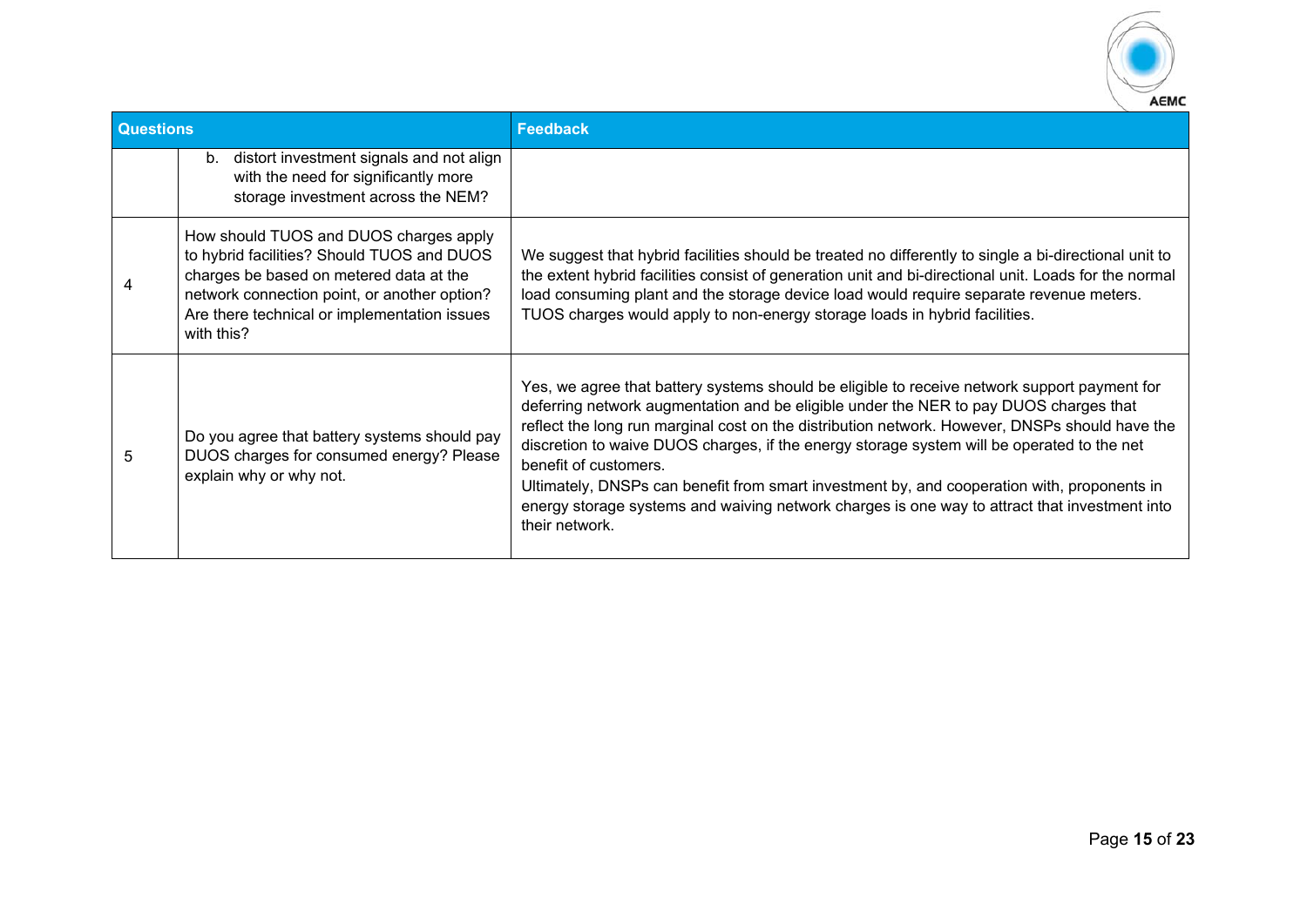

| <b>Questions</b> |                                                                                                                                                                                                                                                                                                                                                                                                          | <b>Feedback</b>                                                                                                                                                                                                                                                                                                                                                                                                                                                                                                                                                                                                                                                                                                                                                                                                                                          |
|------------------|----------------------------------------------------------------------------------------------------------------------------------------------------------------------------------------------------------------------------------------------------------------------------------------------------------------------------------------------------------------------------------------------------------|----------------------------------------------------------------------------------------------------------------------------------------------------------------------------------------------------------------------------------------------------------------------------------------------------------------------------------------------------------------------------------------------------------------------------------------------------------------------------------------------------------------------------------------------------------------------------------------------------------------------------------------------------------------------------------------------------------------------------------------------------------------------------------------------------------------------------------------------------------|
|                  | Question 26: Alternative solutions for issues with TUOS and DUOS charging (p. 82)                                                                                                                                                                                                                                                                                                                        |                                                                                                                                                                                                                                                                                                                                                                                                                                                                                                                                                                                                                                                                                                                                                                                                                                                          |
| 1                | How would charging all Market Participants<br>TUOS and DUOS, based on the services<br>received by participants (energy<br>consumed) rather than based on the asset<br>type, impact participants' behaviour and<br>market outcomes? This would mean that all<br>Market Participants would be liable for<br>TUOS and DUOS charges for the energy that<br>is consumed at their network connection<br>point. | We consider charging network fees for consumption and generation is very different at the<br>distribution and transmission network levels, for the following reasons:<br>• DUOS charges to storage facilities are required to be cost reflective and can be<br>minimised by consuming at times of low utilisation of shared network assets.<br>• Bi-directional units connected to the distribution networks can benefit from network<br>support payments to the extent they operate in a way that avoids the need for<br>augmentation.<br>• Further, operators of battery systems at the distribution network often minimise these<br>costs by co-locating generation at the site of the battery system.<br>Current reviews are only considering the option for charging both at the distribution network<br>level, not transmission connection points. |
| 2                | If all Market Participants were charged TUOS<br>and DUOS, would this have any impact on<br>existing external arrangements?                                                                                                                                                                                                                                                                               | The charging of DUOS for all Market Participants for energy consumed and generated is the<br>subject of another rule change consultation process on Distributed Energy Resources<br>Integration. We suggest the question of whether all market Participants pay DUOS be<br>addressed in the Distributed Energy Resources Integration rules change consultation.<br>As outlined above, we support the proposal that the NER permit the application of DUOS, and<br>not TUOS, for bi-directional units. The AEMC should be mindful of the broader implications and<br>transition to the broader post 2025 two-sided market reforms.                                                                                                                                                                                                                        |
| 3                | Is a definition for storage technologies needed<br>to clarify TUOS and DUOS charging, or could<br>AEMO's proposed solution or an alternate<br>solution be implemented using the existing<br>Market Participant categories, such as a<br>scheduled load?                                                                                                                                                  | We consider under the current generator registration guideline, defines an energy storage<br>facility as a generator and market customer, a clarification in the Rules is required to provide<br>certainty on TUOS charging arrangements.                                                                                                                                                                                                                                                                                                                                                                                                                                                                                                                                                                                                                |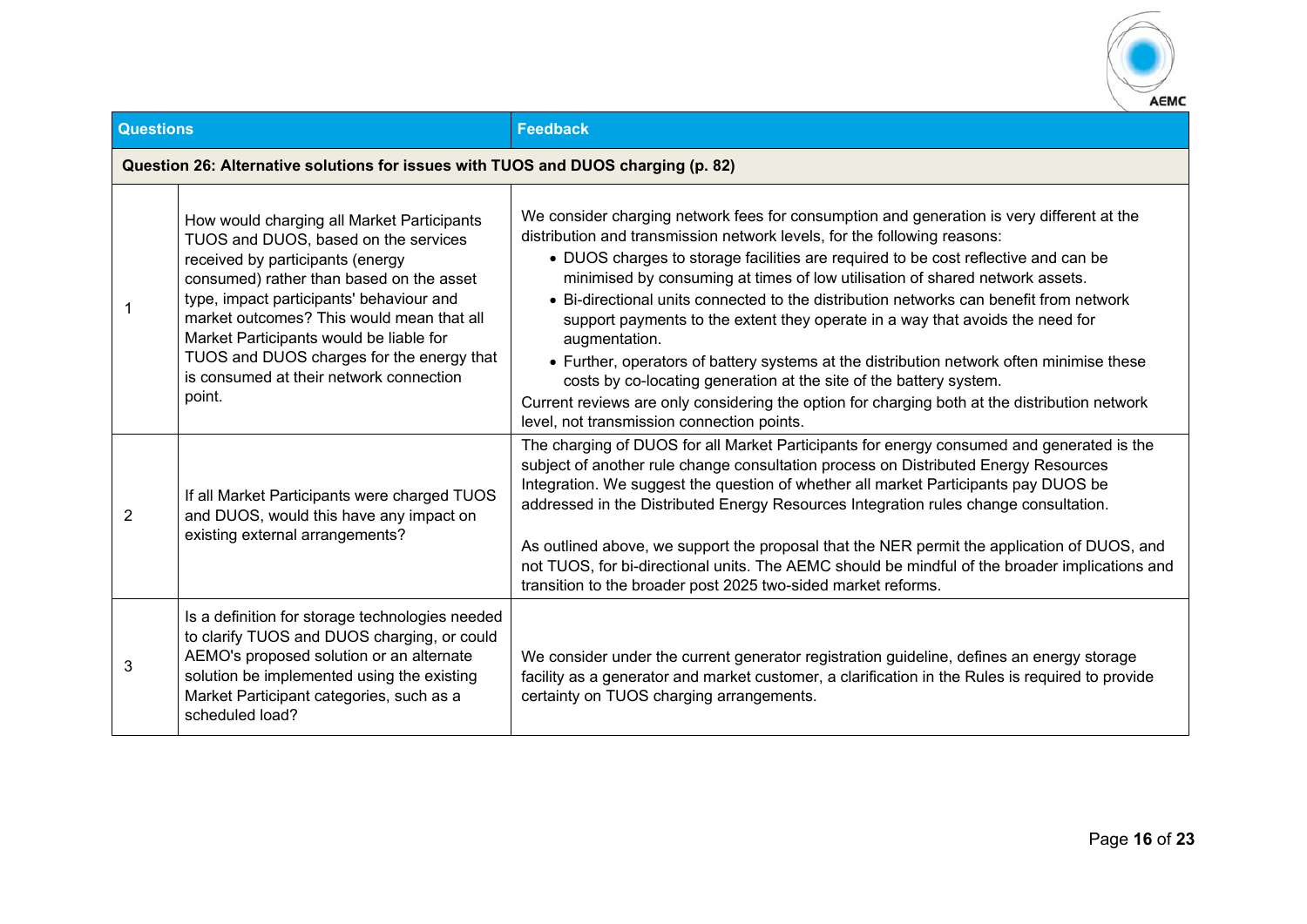

| <b>Questions</b> |                                                                                                                                                                                                                                                                                          | <b>Feedback</b>                                                                                                                                                                                                                                                                                                                                                                                                                                                                                                                                              |
|------------------|------------------------------------------------------------------------------------------------------------------------------------------------------------------------------------------------------------------------------------------------------------------------------------------|--------------------------------------------------------------------------------------------------------------------------------------------------------------------------------------------------------------------------------------------------------------------------------------------------------------------------------------------------------------------------------------------------------------------------------------------------------------------------------------------------------------------------------------------------------------|
| 4                | Are there technical issues or complications<br>with implementing AEMO's proposed solution<br>or an alternative solution?                                                                                                                                                                 | At this time, we have not identified any specific issues. However, we recommend further<br>consideration of consequential impacts to guidelines, codes and jurisdictional arrangements of<br>changes to add bi-directional units to the Rules.                                                                                                                                                                                                                                                                                                               |
| 5                | Do stakeholders consider there is an<br>inconsistency in the approach NSPs use to<br>calculate network prices? If yes, would a more<br>harmonised approach to network pricing<br>provide clearer investment signals across the<br>NEM and reduce costs for battery<br>system proponents? | AusNet Services is aware of some inconsistency in the approach NSPs use to calculate network<br>prices for energy storage systems. Notwithstanding that NSP pricing is based on in the pricing<br>principles of chapters 6 and 6A of the NER and approved by the AER.<br>We consider transmission and distribution networks should be able to have separate network<br>pricing arrangements that comply with a common set of principles. We continue to consult with<br>stakeholders and engage with the AER to provide greater consistency with other NSPs. |
| 6                | Does the introduction of LMP and FTRs as<br>contemplated through transmission access<br>reform impact whether storage should face<br>TUOS?                                                                                                                                               | AusNet Services suggests that the impact of LMP and FTRs be considered in the other broader<br>reforms, including post 2025 two-sided market design.                                                                                                                                                                                                                                                                                                                                                                                                         |
| 7                | Are there any other approaches that could be<br>considered to address the issues raised by<br>AEMO?                                                                                                                                                                                      | No response provided                                                                                                                                                                                                                                                                                                                                                                                                                                                                                                                                         |
|                  | Chapter 6 - Storage and hybrid integration drafting and other issues                                                                                                                                                                                                                     |                                                                                                                                                                                                                                                                                                                                                                                                                                                                                                                                                              |
|                  | Question 27: Technology specific drafting in the NER - issues (p. 88)                                                                                                                                                                                                                    |                                                                                                                                                                                                                                                                                                                                                                                                                                                                                                                                                              |
|                  | Are you concerned that the terms relating to<br>load and generation, or other terms in the<br>NER, are not sufficiently technologically<br>neutral? If so why?                                                                                                                           | No response provided                                                                                                                                                                                                                                                                                                                                                                                                                                                                                                                                         |
|                  | Do you consider key terms in the NER such<br>as 'generation' and 'load' are ambiguous when<br>applied to storage and hybrids? If so, why?                                                                                                                                                | No response provided                                                                                                                                                                                                                                                                                                                                                                                                                                                                                                                                         |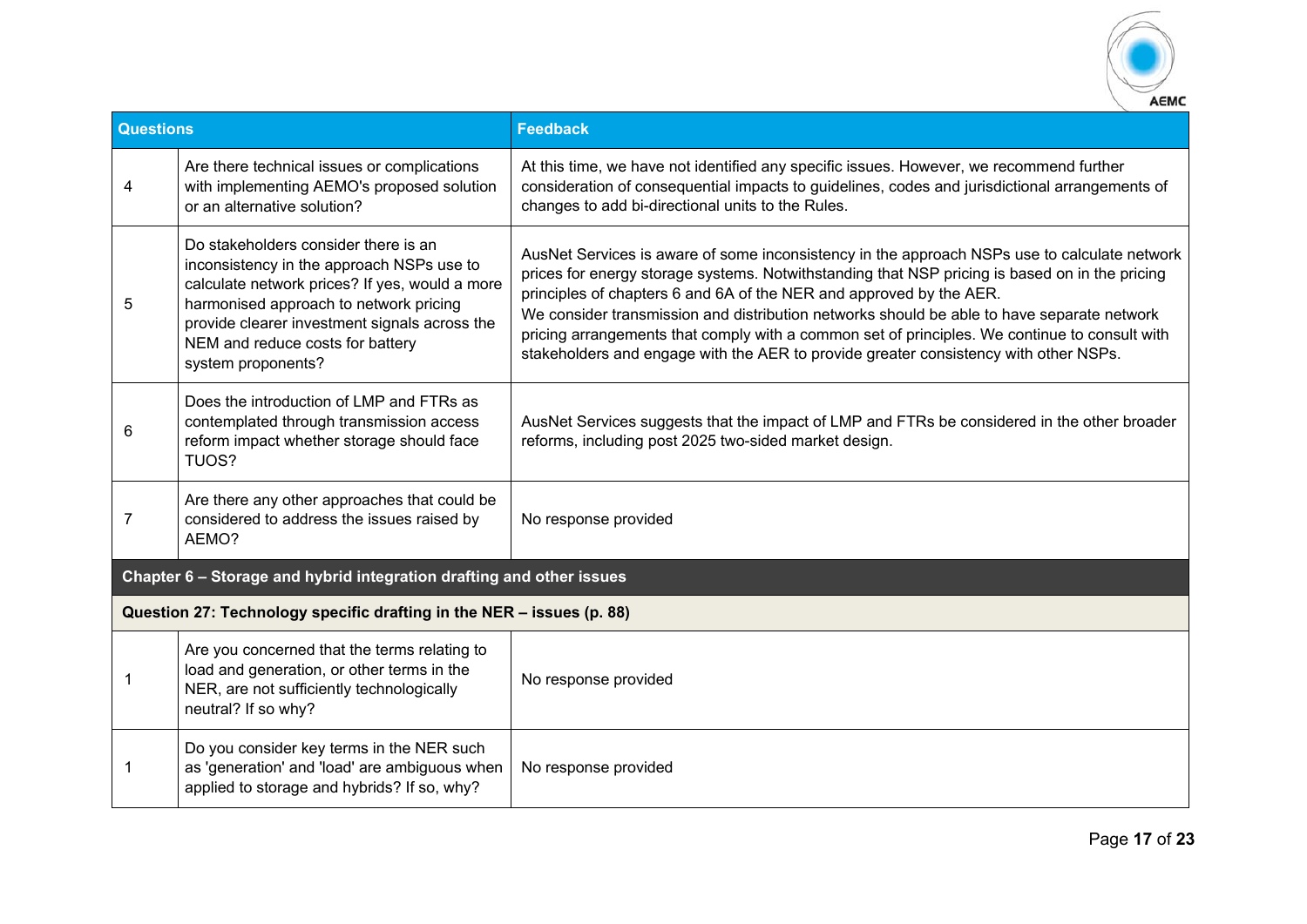

| Questions      |                                                                                                                                                                                                                                                                                                                           | <b>Feedback</b>      |
|----------------|---------------------------------------------------------------------------------------------------------------------------------------------------------------------------------------------------------------------------------------------------------------------------------------------------------------------------|----------------------|
|                | Question 28: Technology specific drafting in the NER - proposed solution (p. 91)                                                                                                                                                                                                                                          |                      |
| 1              | Would AEMO's proposed changes to these<br>key terms in the NER assist with the effective<br>integration of storage and hybrids in the NER?<br>Are there other terms or definitions that are<br>more appropriate than those suggested by<br>AEMO?                                                                          | No response provided |
| $\overline{2}$ | Do you think the benefits of this proposed<br>drafting solution would likely outweigh the<br>costs, given the scale of the changes?                                                                                                                                                                                       | No response provided |
| 3              | Would changes to these fundamental terms in<br>the NER affect related external documents<br>such as contracts, procedures and guidelines<br>(other than AEMO's), and if so would the<br>changes cause you to incur costs or other<br>difficulties? What implementation period<br>would be needed to address these issues? | No response provided |
|                | Question 29: Technology specific drafting in the NER - other options (p. 91)                                                                                                                                                                                                                                              |                      |
| 1              | Are there other terms and definitions in the<br>NER that are not sufficiently technology<br>neutral?                                                                                                                                                                                                                      | No response provided |
| $\overline{c}$ | What are some other drafting approaches<br>which could be used to make the NER more<br>technology neutral?                                                                                                                                                                                                                | No response provided |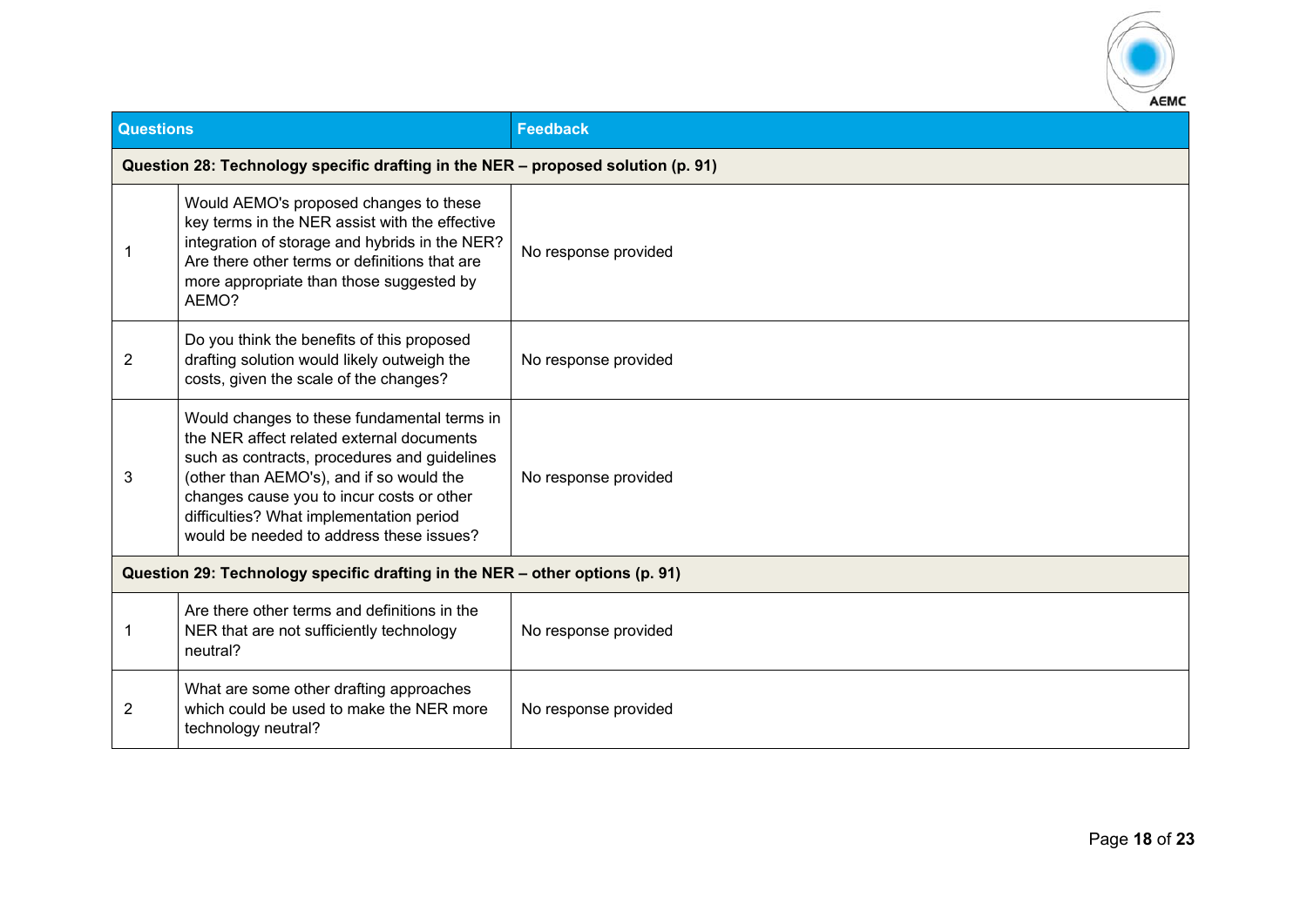

| <b>Questions</b> |                                                                                                                                                                                                                                                                                                                                       | <b>Feedback</b>      |
|------------------|---------------------------------------------------------------------------------------------------------------------------------------------------------------------------------------------------------------------------------------------------------------------------------------------------------------------------------------|----------------------|
|                  | Question 30: Intervention compensation - issues (p. 97)                                                                                                                                                                                                                                                                               |                      |
|                  | What other specific issues relating to storage<br>and hybrid assets need to be considered in<br>formulating appropriate intervention<br>compensation arrangements?                                                                                                                                                                    | No response provided |
| 2                | Are the current arrangements for applying the<br>market suspension framework and<br>administered price period compensation<br>framework to storage and hybrid appropriate<br>in light of the increasing numbers of these<br>facilities in the NEM? If not, what changes do<br>you consider are required?                              | No response provided |
| 3                | Should changes be made to clause 3.15.7B to<br>create consistency with the existing definition<br>of direct participant and address the omission<br>of scheduled loads?                                                                                                                                                               | No response provided |
|                  | Question 31: Intervention compensation - solutions (p. 97)                                                                                                                                                                                                                                                                            |                      |
|                  | Do you consider that a separate<br>compensation framework should be<br>developed for storage and hybrid assets, or<br>should they continue to be compensated in<br>line with existing intervention compensation<br>frameworks in order to minimise market<br>distortions, subject to the amendments<br>currently under consideration? | No response provided |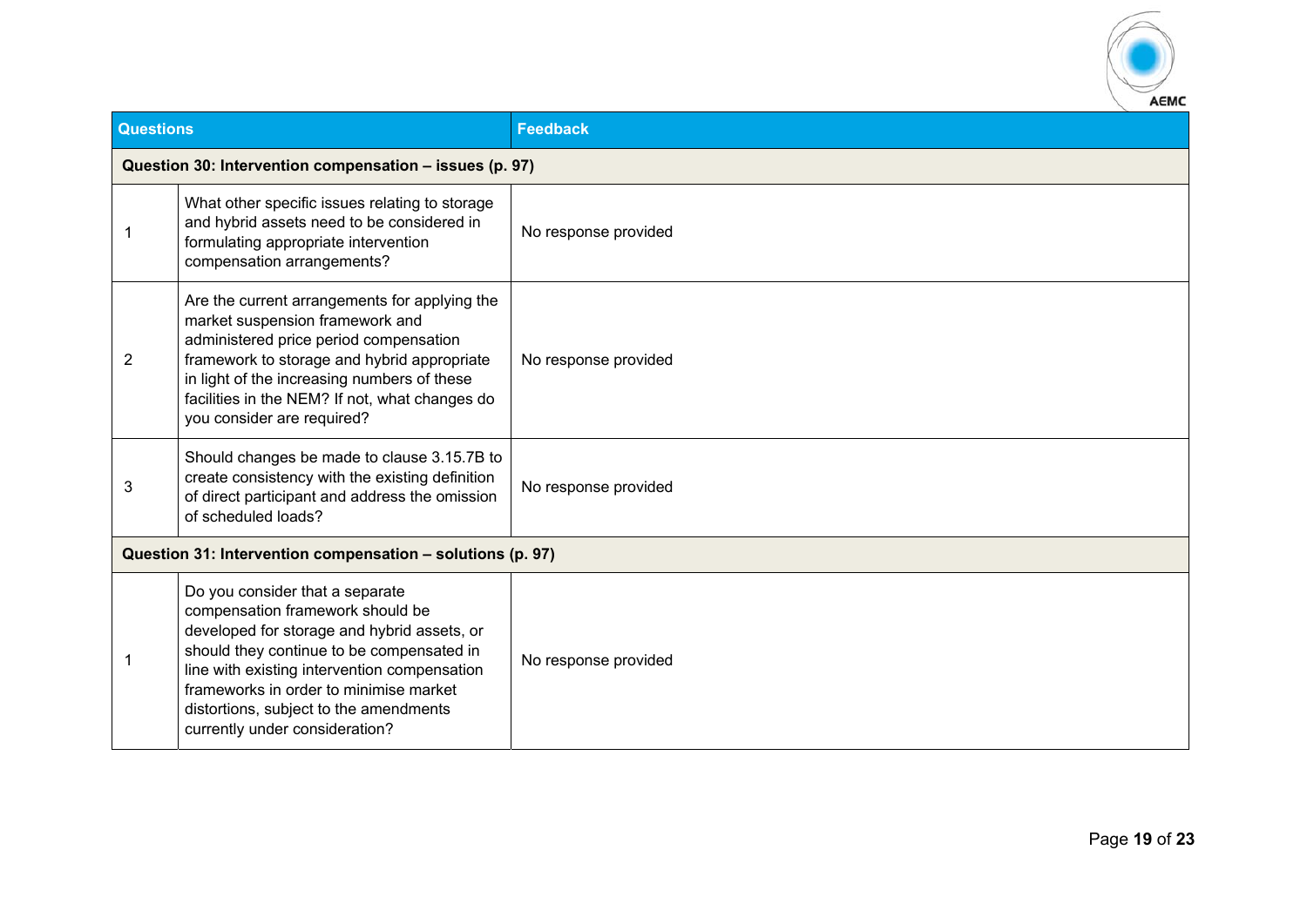

| <b>Questions</b> |                                                                                                                                                                                                                        | Feedback             |
|------------------|------------------------------------------------------------------------------------------------------------------------------------------------------------------------------------------------------------------------|----------------------|
| $\overline{2}$   | If you consider a separate compensation<br>framework should be developed, how should<br>it differ from the existing frameworks?                                                                                        | No response provided |
| 3                | If you consider that the current frameworks<br>should continue to apply to storage and hybrid<br>assets, are any additional amendments<br>required?                                                                    | No response provided |
|                  | Question 32: RRO - issues (p. 100)                                                                                                                                                                                     |                      |
|                  | Is it appropriate for the electricity imported<br>from the grid for the purposes of energy<br>storage to form part of a liable entity's liable<br>load under the RRO?                                                  | No response provided |
| $\overline{2}$   | Should operators of storage assets be liable<br>entities under the RRO?                                                                                                                                                | No response provided |
|                  | Question 33: RRO - solutions (p. 100)                                                                                                                                                                                  |                      |
|                  | Do stakeholders agree with AEMO that the<br>RRO should apply to storage only when the<br>storage system is co-located with a separate<br>load in a hybrid facility (this does not refer to<br>the battery's own load)? | No response provided |
| 2                | Would alternative or additional changes to the<br>application of the RRO to load for storage be<br>more appropriate?                                                                                                   | No response provided |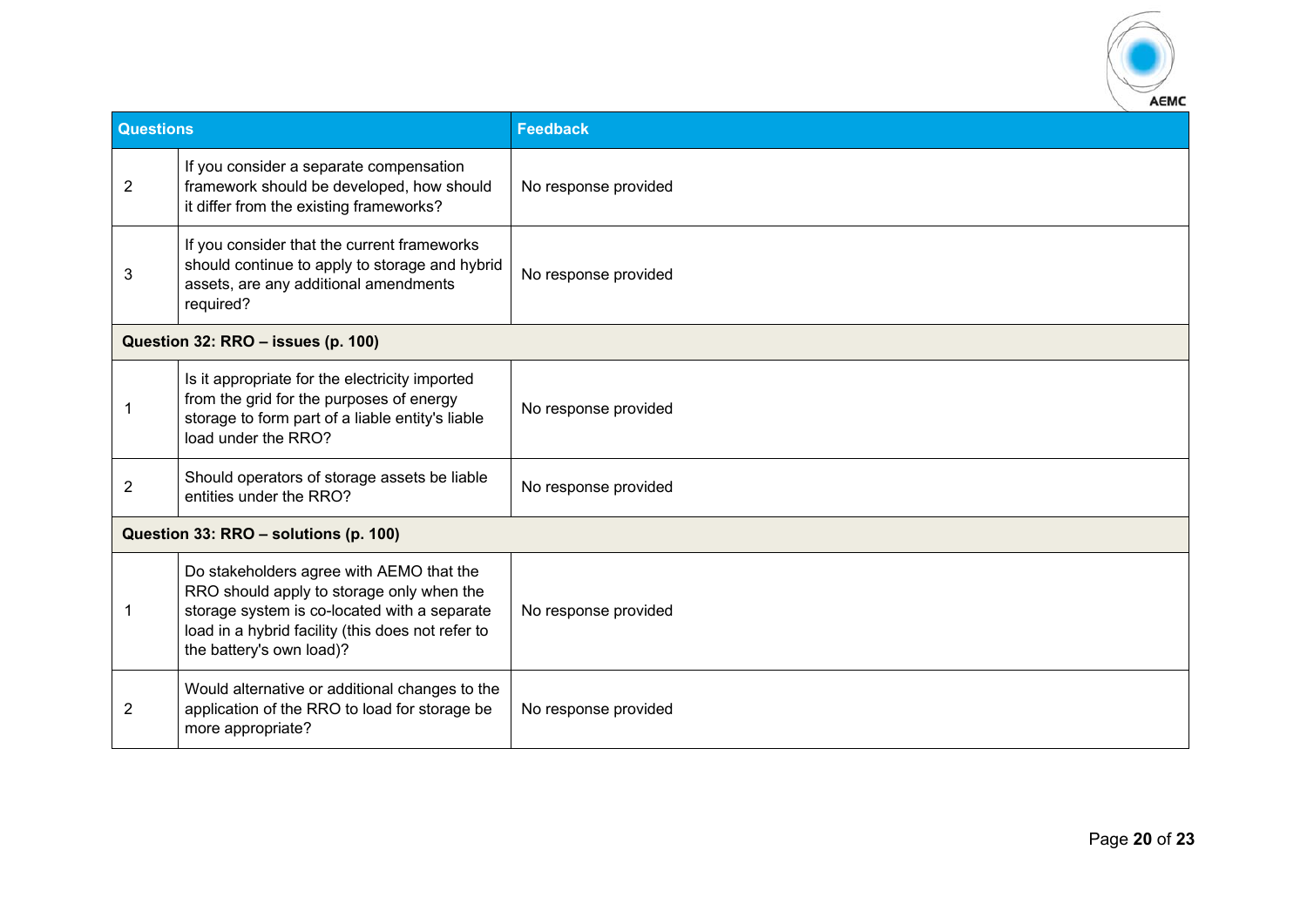

| <b>Questions</b>                                     |                                                                                                                                                                                                                                     | <b>Feedback</b>      |  |
|------------------------------------------------------|-------------------------------------------------------------------------------------------------------------------------------------------------------------------------------------------------------------------------------------|----------------------|--|
|                                                      | Question 34: RRO - storage contribution to reliability issues (p. 101)                                                                                                                                                              |                      |  |
| -1                                                   | What are your views on the issues which<br>relate to whether or not storage contribute to<br>reliability issues?                                                                                                                    | No response provided |  |
| $\overline{2}$                                       | Are there any other issues to consider when<br>evaluating the treatment of load used<br>for storage under the RRO?                                                                                                                  | No response provided |  |
|                                                      | Question 35: RRO - implementation issues (p. 101)                                                                                                                                                                                   |                      |  |
|                                                      | Should RRO liabilities for hybrid<br>facilities continue be calculated at the<br>connection point? If not, where?                                                                                                                   | No response provided |  |
|                                                      | Question 36: RRO - other options (p. 102)                                                                                                                                                                                           |                      |  |
|                                                      | Can the issues (if any) related to the<br>application of the RRO to storage and<br>hybrids be resolved without establishing a<br>new market participant category for these<br>facilities?                                           | No response provided |  |
| Question 37: Marginal loss factors - issues (p. 103) |                                                                                                                                                                                                                                     |                      |  |
| 1                                                    | Are the current arrangements for calculating<br>and applying MLFs to storage and hybrids<br>appropriate in light of the increasing numbers<br>of these facilities in the NEM? If not, what<br>changes do you consider are required? | No response provided |  |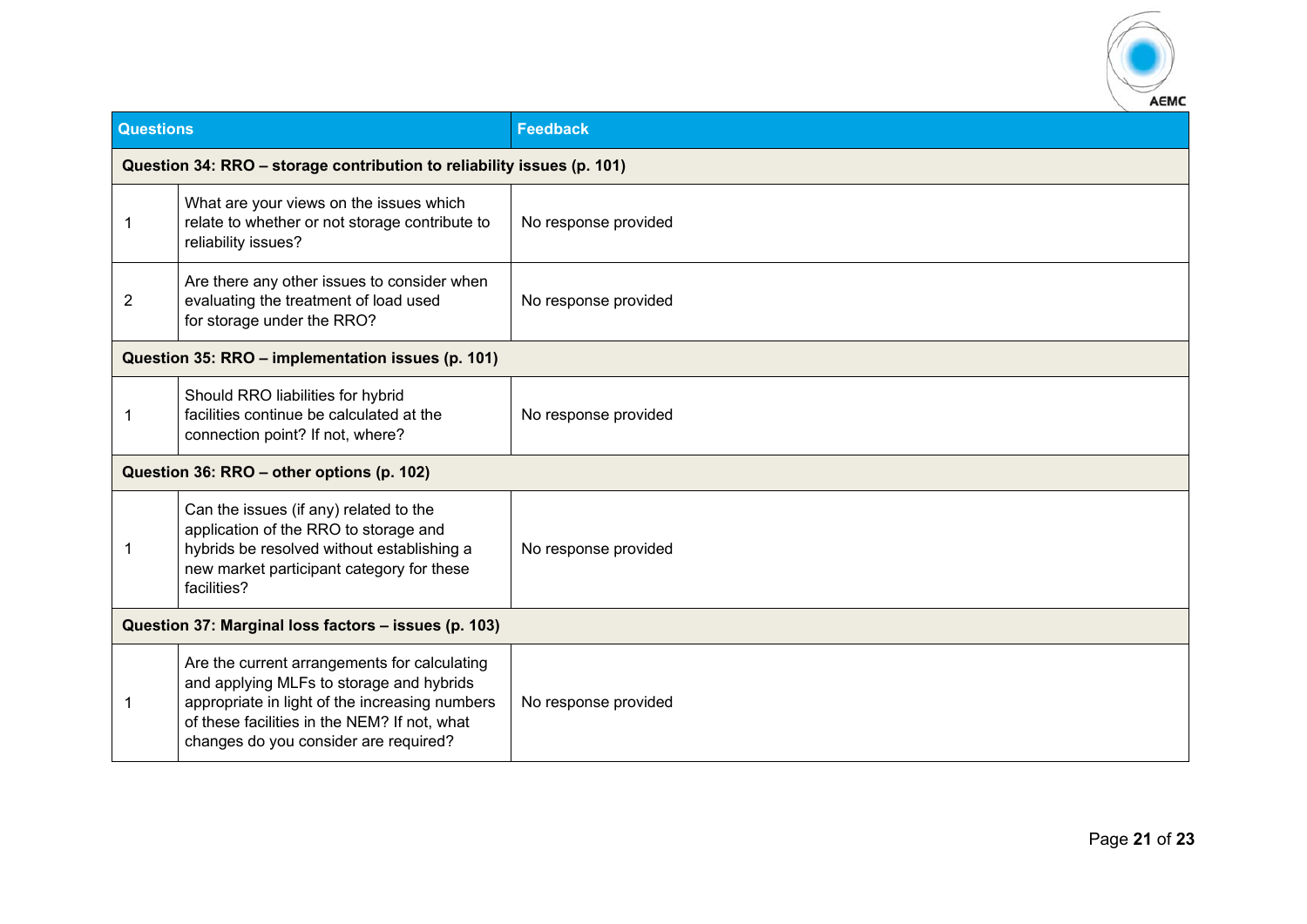

| <b>Questions</b> |                                                                                                                                                                                                                                       | <b>Feedback</b>                                                                                                                                            |
|------------------|---------------------------------------------------------------------------------------------------------------------------------------------------------------------------------------------------------------------------------------|------------------------------------------------------------------------------------------------------------------------------------------------------------|
|                  | Question 38: Marginal loss factors - solution (p. 103)                                                                                                                                                                                |                                                                                                                                                            |
|                  | Do you agree with AEMO's proposed solution<br>of applying the existing<br>arrangements for applying MLFs to<br>its proposed new market participant<br>category (if this category were to be<br>established)?                          | No response provided                                                                                                                                       |
|                  | Question 39: Reliability Panel representation (p. 104)                                                                                                                                                                                |                                                                                                                                                            |
|                  | Is it appropriate to require that the Reliability<br>Panel include a member to specifically<br>represent storage and hybrid asset<br>proponents, or are the current mandatory and<br>discretionary membership provisions<br>adequate? | No response provided                                                                                                                                       |
|                  | Question 40: Other drafting issues - issues (p. 106)                                                                                                                                                                                  |                                                                                                                                                            |
|                  | Do you consider it appropriate to<br>address these additional drafting issues<br>identified by AEMO in the course of this rule<br>change process?                                                                                     | AusNet Services considers some of the changes identified would impact to other market<br>reforms, including Global Settlements and Market Reconcilliation. |
| 2                | Are there any other issues similar to those<br>presented in Table 6.3 which have not been<br>identified by AEMO, which you consider<br>should be addressed in the course of this rule<br>change process?                              | No response provided                                                                                                                                       |